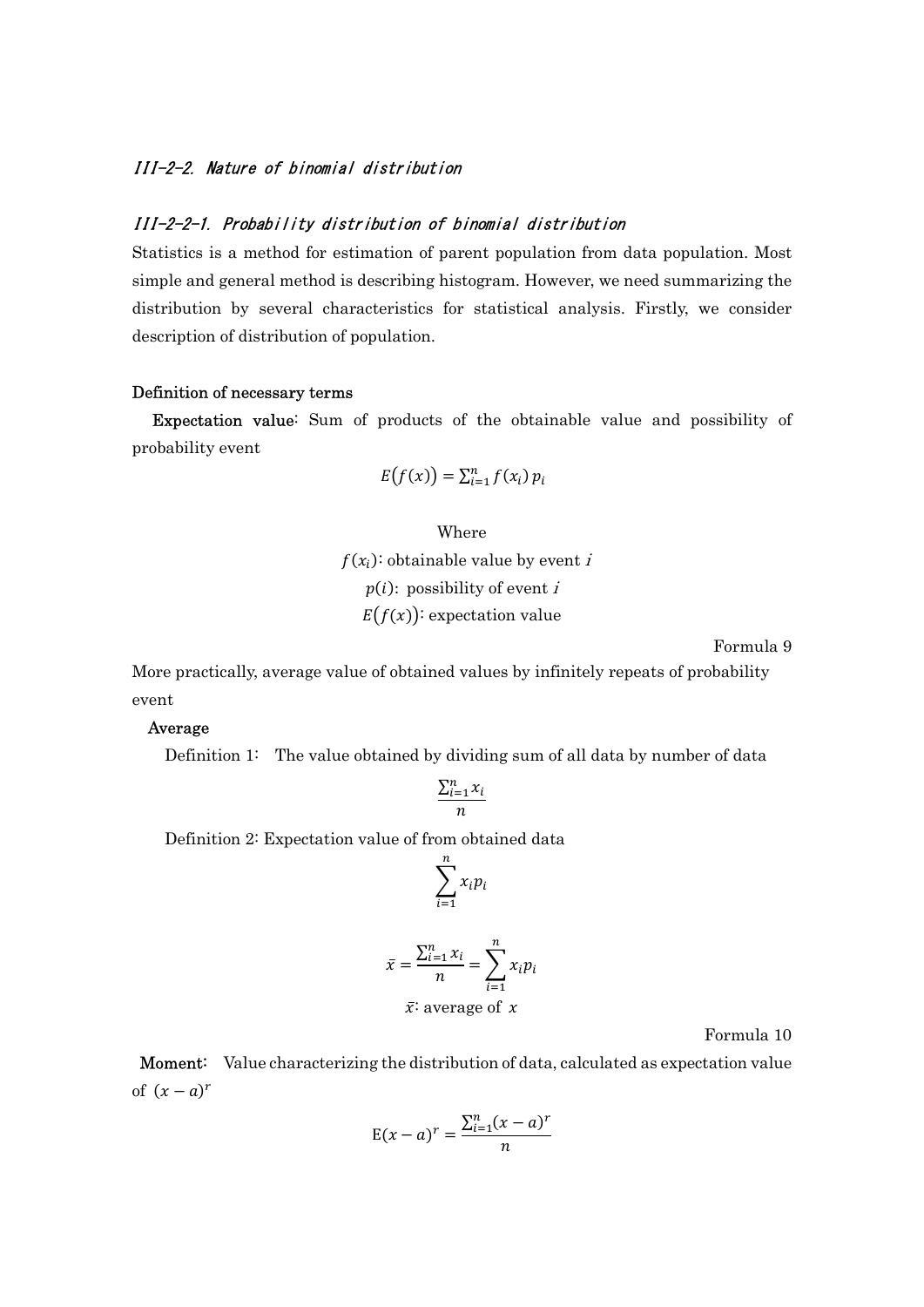When r=1,  $E(x - a)$  is liner moment

When r=2,  $E(x - a)^2$  is quadratic moment

When  $a = 0$ ,  $E(x)^r$  is moment around origin

When  $a = \mu$ ,  $E(x - \mu)^r$  is moment around mean

 $\mu$ : mean of parent population

We can say that mean is liner moment around origin and variance is quadratic moment around mean.

SS: Sum of square of the distance of data from average.

$$
SS = \sum_{i=1}^{n} (x_i - \bar{x})^2
$$

 $\bar{x}$  average of data : number of data

Formula 11

There several possible methods for the estimation of mean of parent population such as simulation by repeated random sampling (MCMC, etc). In those methods, distribution of possible mean value can be directly estimated using the power of computer. We consider expectation value of mean of parent population is average of sample population intuitively and estimate mean of parental population by averaging the sample population. We already accept this as axiomatic truth. However, we have to discuss the adequacy of this expectation method from the purpose of estimation of parental population. The reason for the estimation of mean of parent population is that the value shows the most important character of distribution of parent population, center of distribution.

We learned that binomial distribution express by following equation in former chapter,

$$
W(k) =_n C_k p^k q^{(n-k)}
$$

This means that we can draw the shape of binominal distribution when we know the value of *n* and *p* theoretically, because  $p + q = 1$ . We already know that the shape is unimodal. The position of the peak is most important characteristic of the distribution. The peak is extreme value and the position is obtainable by solution of following derivation equation.

$$
\frac{dW(k)}{dk} = 0
$$

However, derivation of  $C_k p^k q^{(1-k)}$  by k needs several mathematical techniques, and the process of explanation of the solution long and complicated. We will show another method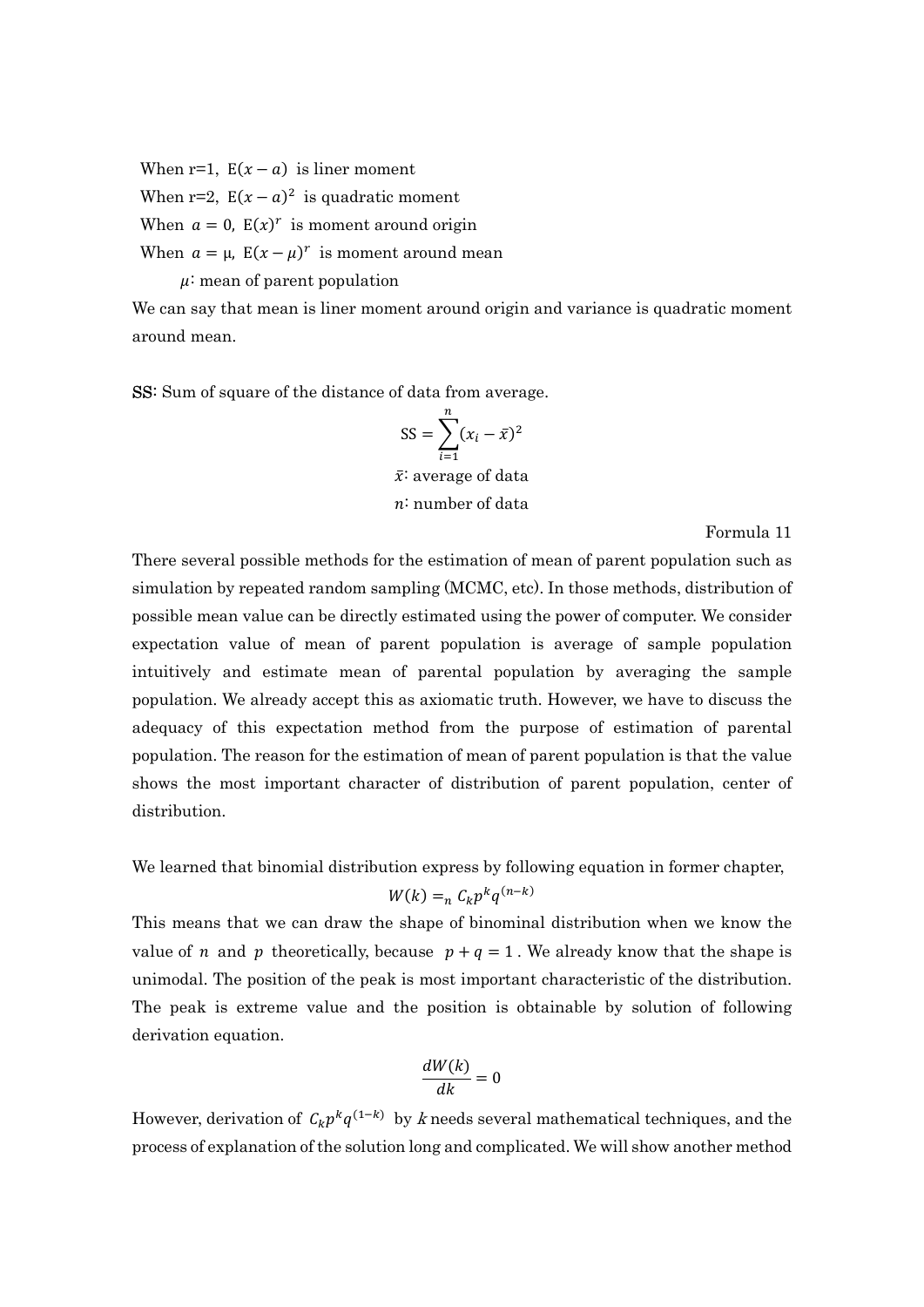to obtain the position of the peak without using derivation in following paragraphs at first, then we will show the solution by derivation in later paragraphs. It may be understandable sensuously.

Figure 6 shows relation of  $W(k)$ , n and k. when  $p = \frac{2}{3}$  $\frac{2}{3}$ . This is expressed B $\left(n,\frac{2}{3}\right)$  $\frac{2}{3}$ ). Taking coin toss game as an analogy, k is times of head and probability of head (A) in a try is  $\frac{2}{3}$ , and that of tail (B) is  $\frac{1}{3}$ . W(k) is probability of k times head and  $rk$  times tail. or probability of k times A and n-k times B. With the increase of  $n$ , the plot expands to right side and peak moves to right with the expand of the plot as shown in Fig 6.



Fig.6.  $W(k) =_n C_k p^k q^{(1-k)}$ , B(n,  $\frac{2}{3}$ ) In B(9, $\frac{2}{3}$ ), peak exists at  $k = 6$ . In B(6, $\frac{2}{3}$ ) peak exists at  $k = 4$ , and peak exists at  $k =$ 2 in  $B\left(3,\frac{2}{3}\right)$ . In other cases, the positions of peak is not clear, though the position is around k where  $\frac{k}{n} = p$ . We may consider that the *k*which gives peak is  $k = np$ . Simply, probability of A in a try is  $\frac{2}{3}$  and we try two times. So maximum probability is obtained at  $k=\frac{2}{3}$  $\frac{2}{3} + \frac{2}{3}$  $\frac{2}{3}$ , and when we try *n* times, maximum probability is obtained at *np*. This is the answer to the question "When you know the probability of A in a try and you try  $n$ times, how many times A happen? Answer the most probable times". The answer to this question is expectation value of  $k$ .

 $\bar{k} = np.$  ( $\bar{k}$ : expectation value of k)

This is still only our prediction. We need to confirm the prediction.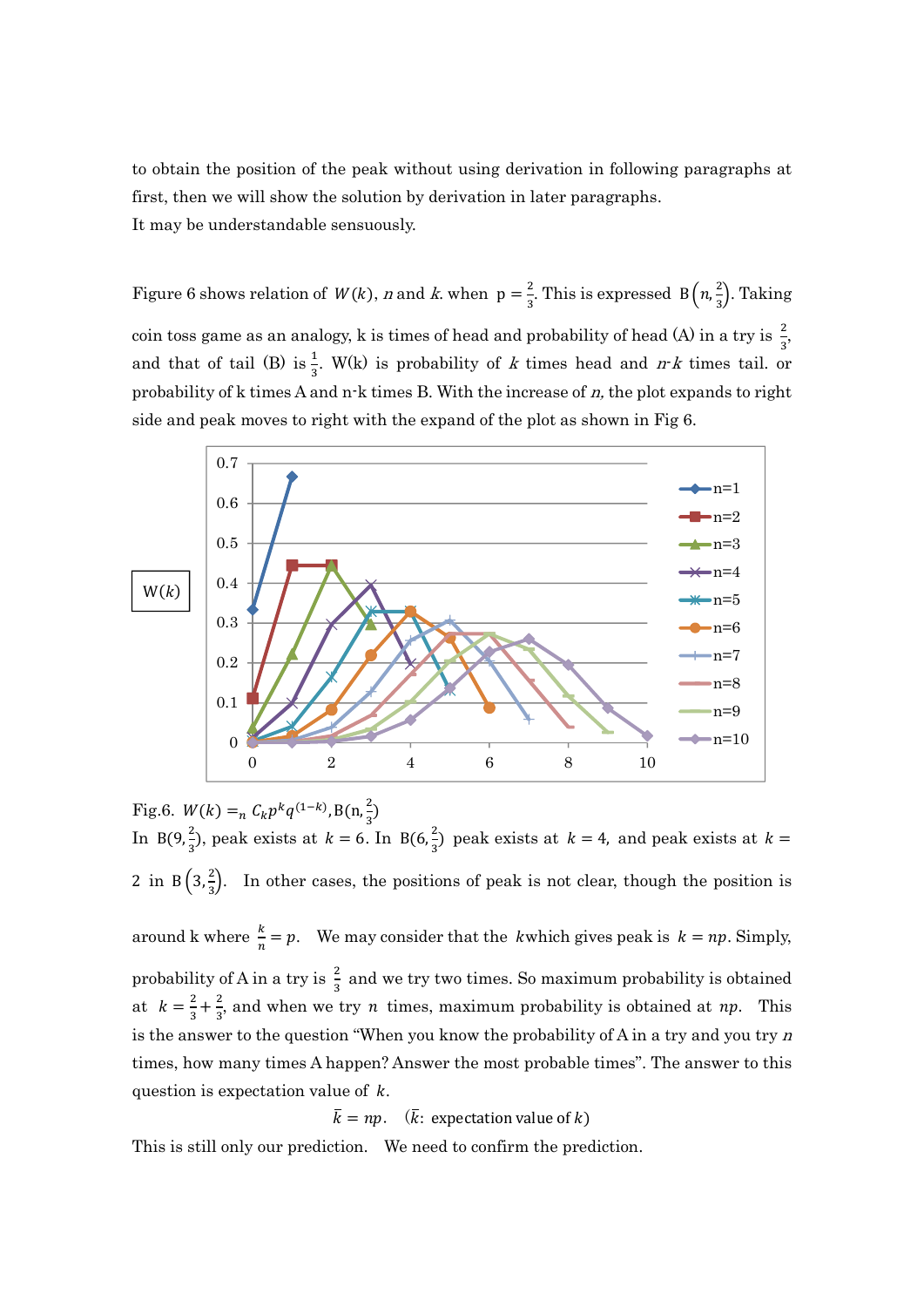In above mentioned model, number of repeats in a set is n, and expectation value  $(\overline{k})$ can be obtained by summing up products of each value and probability

There are  $n + 1$  ks;  $(0, 1, 2, \dots n)$ .

$$
\bar{k} = \sum_{k=0}^{n} W(k) \times k
$$
  
\n
$$
= \sum_{k=0}^{n} \sum_{n} C_{k} p^{k} q^{(n-k)} \times k
$$
  
\n
$$
= \sum_{k=0}^{n} \frac{k n!}{k! (n-k)!} p^{k} q^{(n-k)}
$$
  
\n
$$
= \sum_{k=0}^{n} \frac{k n (n-1)!}{k! ((n-1) - (k-1))!} p \times p^{(k-1)} q^{((n-1) - (k-1))}
$$
  
\n
$$
\bar{k} = \sum_{k=0}^{n} \frac{n (n-1)!}{(k-1)! ((n-1) - (k-1))!} p \times p^{(k-1)} q^{((n-1) - (k-1))}
$$
  
\n
$$
\bar{k} = np \sum_{k=1}^{n-1} \frac{(n-1)!}{(k-1)! ((n-1) - (k-1))!} p^{(k-1)} q^{((n-1) - (k-1))}
$$

 $\sum_{k=1}^{n-1} \frac{(n-1)!}{(k-1)!((n-1)-(k-1))!} p^{(k-1)} q^{((n-1)-(k-1))}$  is a sum of all probability when  $n = n-1$ .  $n-1$ 

$$
\sum_{k=1}^{n-1} \frac{(n-1)!}{(k-1)! \left( (n-1) - (k-1) \right)!} p^{(k-1)} q^{((n-1) - (k-1))} = 1
$$

then

$$
\bar{k}=np
$$

Q.E.D

In a binomial distribution  $B(n, p)$ , possibility of k times appearance of a phenomenon in *n* trials  $(W(k))$  is as follow

$$
W(k) =_n C_k p^k q^{(n-k)}
$$

$$
= \frac{n!}{k!(n-k)!} p^k q^{(n-k)}
$$

$$
p+q=1
$$

When we take logarithm of both members.

 $\log W(k) = \log(n!) - \log(k!) - \log(n-k)! + k \log(p) + (n-k) \log(q)$ 

The equation becomes linear by the transformation and we can discuss each member separately. Here we consider  $k$  as continuous valuable (real number, not limited in integer). Generally,  $k$  is used expression of integer, so we rewrite  $k$  to  $x$ . This is a custom and wisdom to prevent misunderstanding.

$$
log W(x) = log(n!) - log(x!) - log(n-x)! + k log(p) + (n-x) log(q)
$$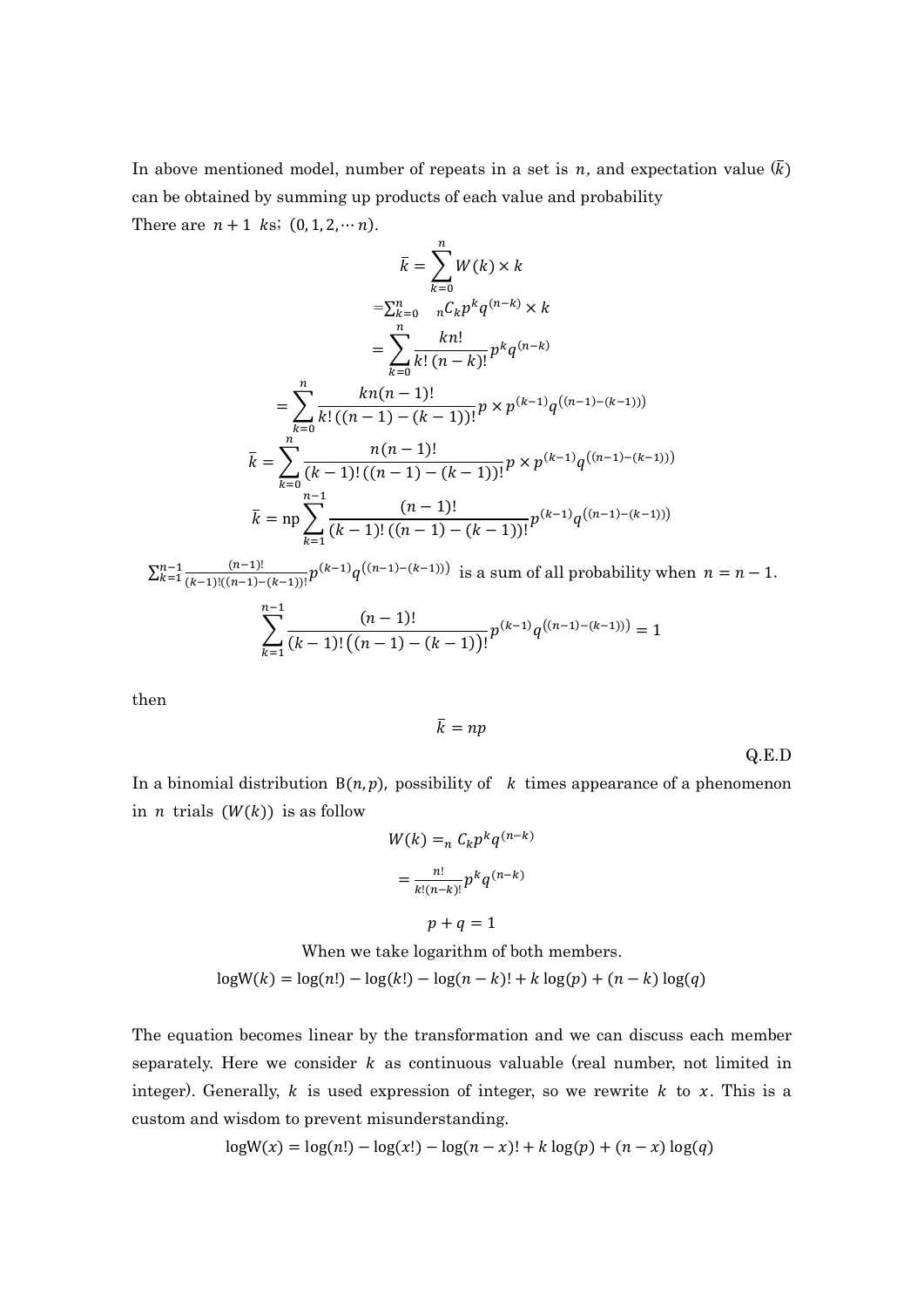Without any prior information, you need to accept following equation.

$$
\lim_{x \to \infty} \log x! = \lim_{x \to \infty} \int_1^x \log t \, dt
$$

This equation means that  $\int_1^x \log t \, dt = \log x!$ , when x is large enough. This equation is simple, and you may accept this equation in an intuitive way. We need several mathematical techniques for proper proof of this equation and the process of proof is complicated and boring. The readers who do not like such boring story can skip following paragraphs. It makes no problem, though it is useful for readers who want to understand what we are doing to make probability models

### Proof of

$$
\lim_{x \to \infty} \int_1^x \log t \, dt = \lim_{x \to \infty} \log x!
$$

Conclusively, given equation is transformation of following equation. This is our goal.

$$
\lim_{x \to \infty} \frac{\int_{I}^{x} \log_e t dt}{\log_e x!} = 1
$$

In the symbol of limitation, there is

$$
\int_{I}^{x} \log t dt
$$

The meaning of this equation is area framed by  $\log t$ , X axis and X = x.

$$
S_t = \int_{1}^{x} \log t \, dt
$$



Fig 7.1 Integration range of  $\int_{1}^{x} \log t dt$ 

We put several rectangles in the figure. Figure 8-1 is overlap of following 2 figures.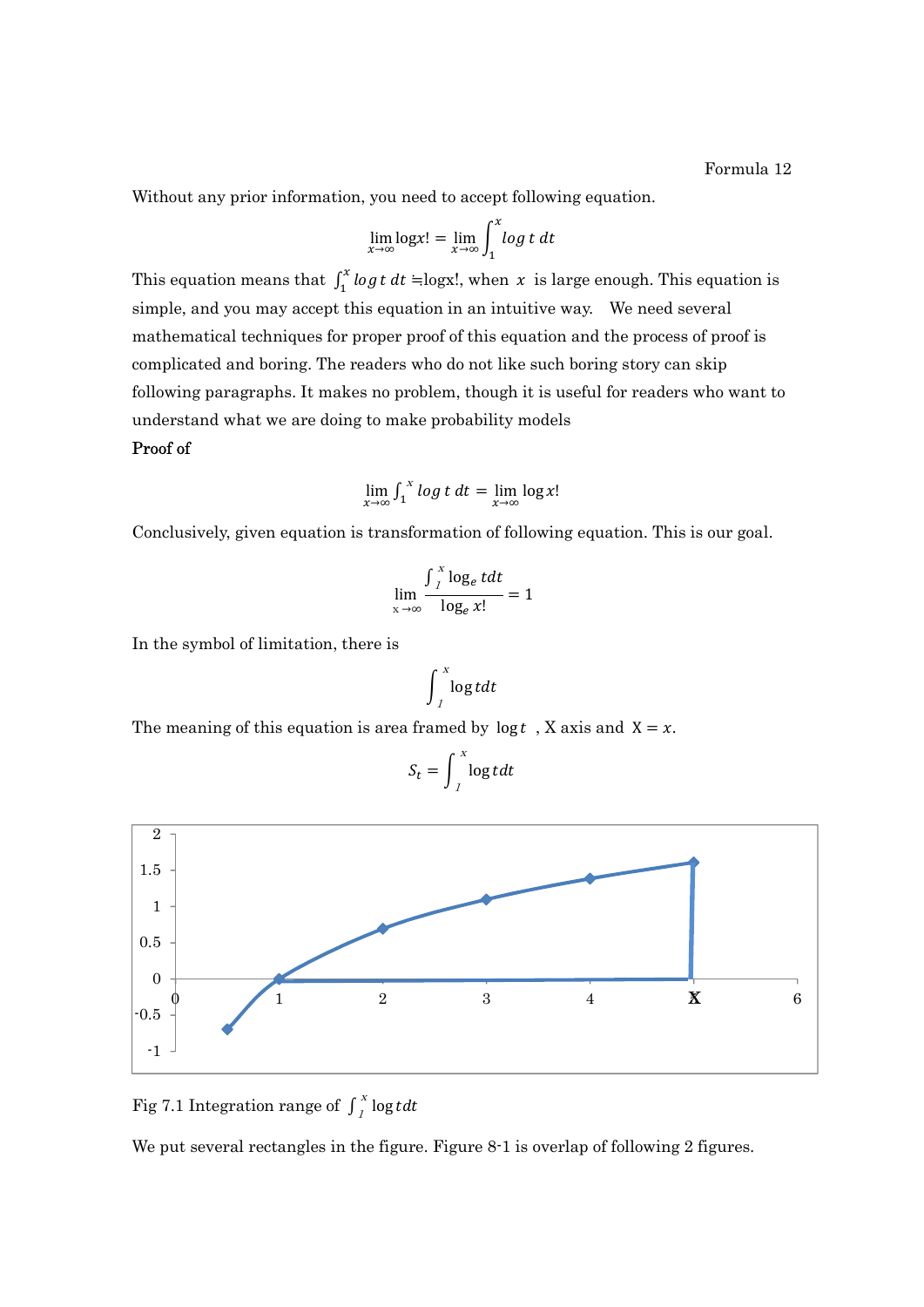

Fig.8-1. Illustration diagram of the equation (1)



Fig. 8-2. Illustration diagram of equation the equation (2)



Fig. 8-3. Illustration diagram of the equation (3)

Width of rectangles are 1. Length of the left rectangle in Fig. 8-2 is log 2. Similarly, the length of other rectangles are log 3, log 4 and log 5. Sum of 4 rectangles is follow.

 $S_l = \log 2 + \log 3 + \log 4 + \log 5 = \log 5!$ 

When  $x$  increases,

$$
S_l = \log x!
$$

Similarly. Sum of the area of yellow rectangles is as follow.

$$
S_s = \log(x-1)!
$$

When we focus on the size of the areas. Figure 18-1 shows,

$$
S_l > S_t > S_s
$$

$$
\log(x - 1)! < \int_{1}^{x} \log t dt < \log x!
$$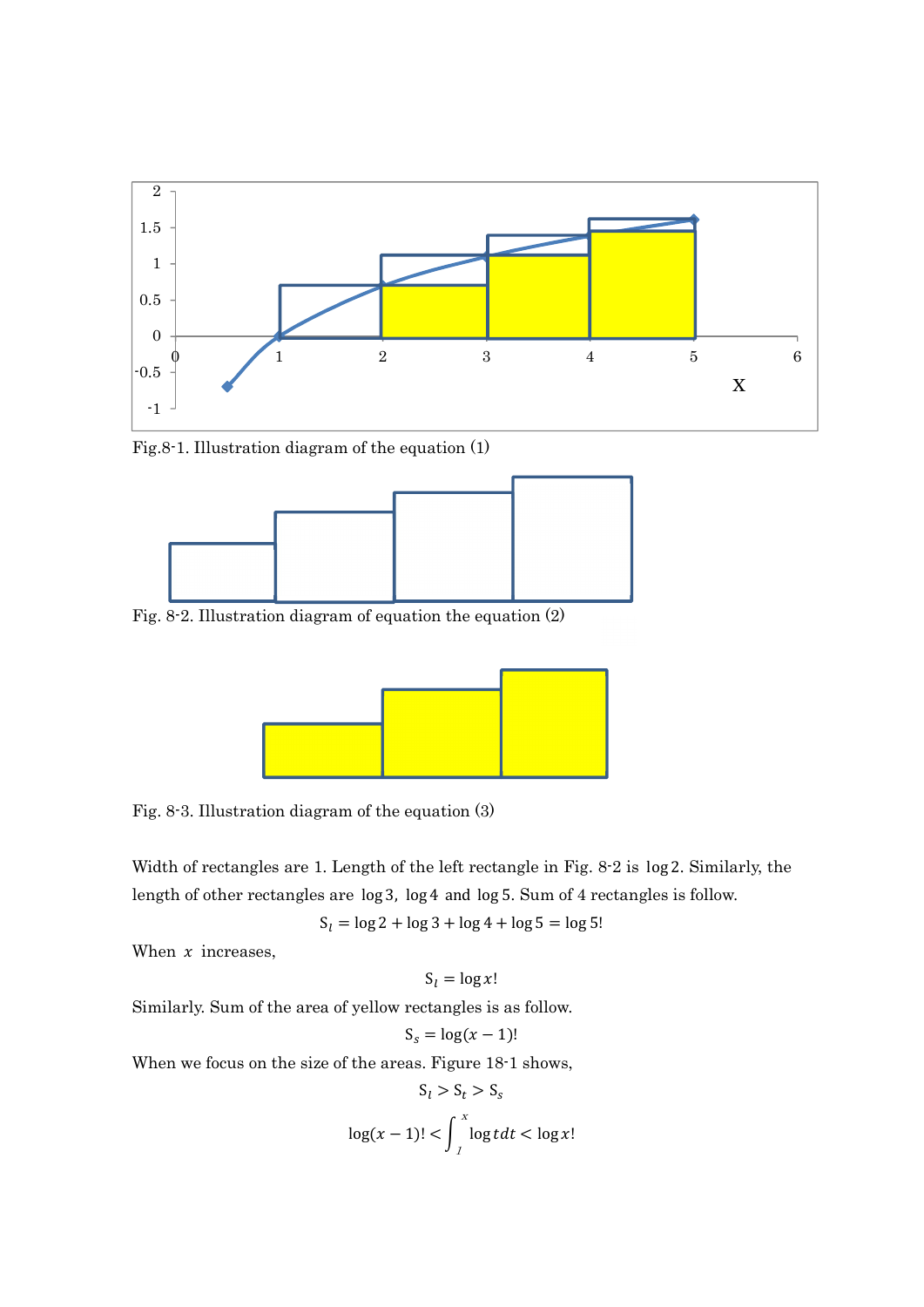Here,

.

$$
x>1, \log x! > 0
$$

We can divide all members without change of direction of inequality sign

$$
\frac{\log(x-1)!}{\log n} < \frac{\int_1^x \log t \, dt}{\log n} < \frac{\log x!}{\log x!}
$$

Obviously,

$$
\frac{\log x!}{\log x!} = 1
$$

Then we consider limit of left member.

$$
\frac{\log(x-1)!}{\log x!} = \frac{\log(x-1) + \log(x-2) + \dots + \log 1}{\log x!}
$$

$$
= \frac{\log x + \log(x-1) + \log(x-2) + \dots + \log 1 - \log x}{\log x!}
$$

$$
= \frac{\log x! - \log x}{\log x!}
$$

$$
= 1 - \frac{\log x}{\log x!}
$$

For the author,  $\lim_{x \infty} \frac{\log x}{\log x!}$  $\frac{\log x}{\log x!} = 0$  is trivial, though sense of triviality is different among people. It is better to proof

$$
\lim_{x \to \infty} \frac{\log x}{\log x!} = 0
$$

Proof

$$
\log k! > \log k + \log(k-1) + \dots + \log \left\lfloor \frac{k}{2} \right\rfloor > \left( \frac{k}{2} - 1 \right) \log \left\lfloor \frac{k}{2} \right\rfloor
$$

Meaning of above inequality is as follow

 $\left|\frac{k}{2}\right|$ : maximum integer number which does not exceed k. When  $k = 5$ ,  $\left|\frac{k}{2}\right| = 2$ . When  $k = 4$ ,  $\left| \frac{k}{2} \right| = 2$ ,

 $\log k! > \log k + \log(k - 1) + \cdots + \log \left( \frac{k}{2} \right)$  $\frac{\kappa}{2}$  means that cantle does not exceed entirety. Log  $k! = \log k + \log((k-1)! + \cdots + \log 1)$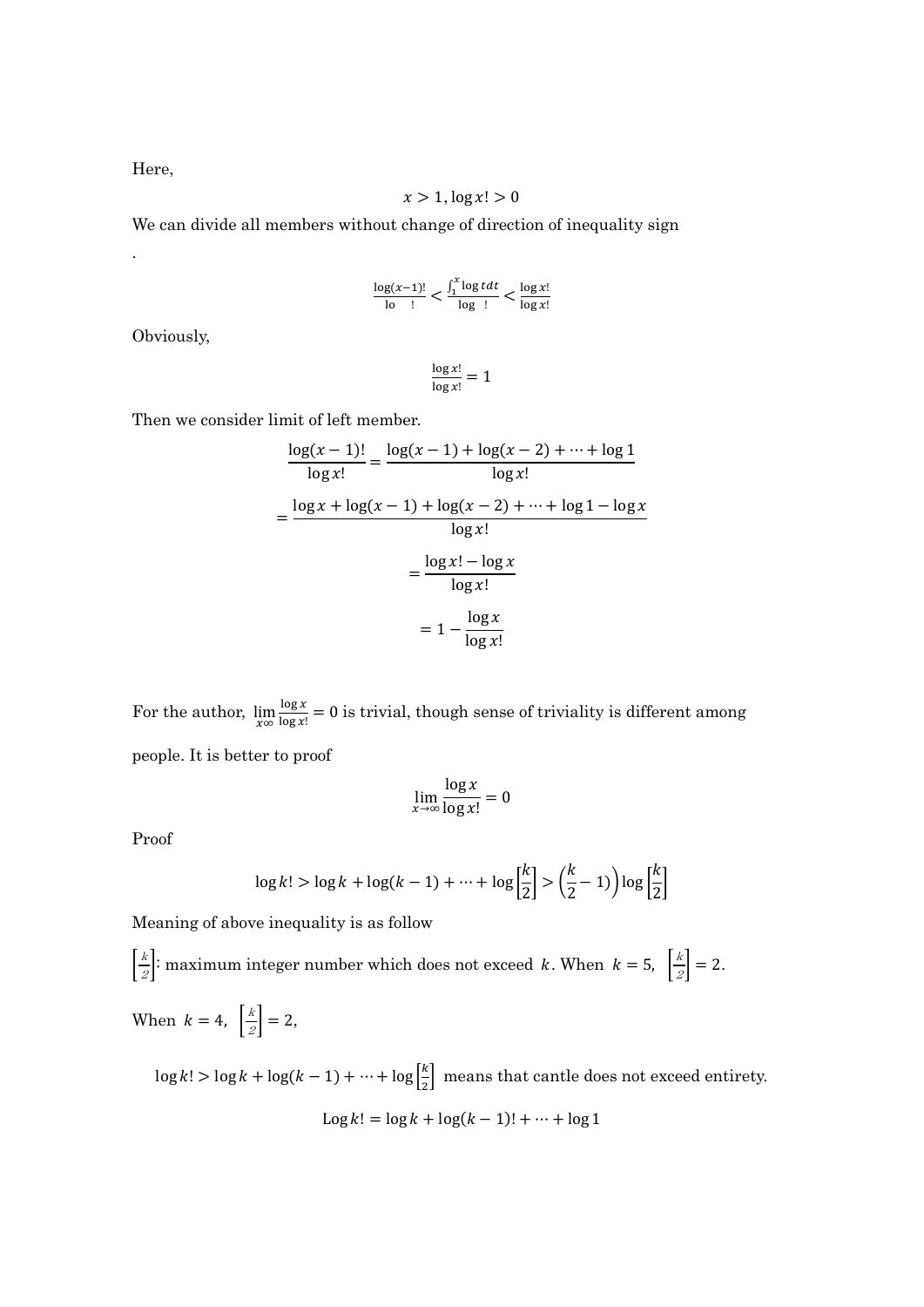$$
\log k + \log(k - 1) + \dots + \log \left[\frac{k}{2}\right]
$$

All members of right side of inequalities are positive.

So  

$$
\log k! > \log k + \log(k-1) + \dots + \log \left[\frac{k}{2}\right]
$$

 $\log k + \log(k-1) + \cdots + \log\left[\frac{k}{2}\right]$  $\left\lfloor \frac{k}{2} \right\rfloor > \left\lfloor \frac{k}{2} \right\rfloor$  $\frac{k}{2}$  – 1)  $\log \left[\frac{k}{2}\right]$  $\frac{\pi}{2}$  means comparison between sum of the





Fig. 9. Comparison of magnitude relationship.

$$
\log k + \log(k - 1) + \dots + \log\left[\frac{k}{2}\right] > \left(\frac{k}{2} - 1\right) \log\left[\frac{k}{2}\right]
$$

is proven.

And also

$$
\log k! > \log k + \log(k-1) + \dots + \log \left\lfloor \frac{k}{2} \right\rfloor > \left( \frac{k}{2} - 1 \right) \log \left\lfloor \frac{k}{2} \right\rfloor
$$

is proven.

Conclusively

$$
\log k! > \left(\frac{k}{2} - 1\right) \log \left[\frac{k}{2}\right]
$$
\n
$$
\log k! > \left(\frac{k}{2} - 1\right) \log \left[\frac{k}{2}\right]
$$

we can transform  $k$  as  $x$ ,

$$
\log x! > \left(\frac{x}{2} - 1\right) \log \left[\frac{x}{2}\right]
$$

The relation is the same when  $x \to \infty$ .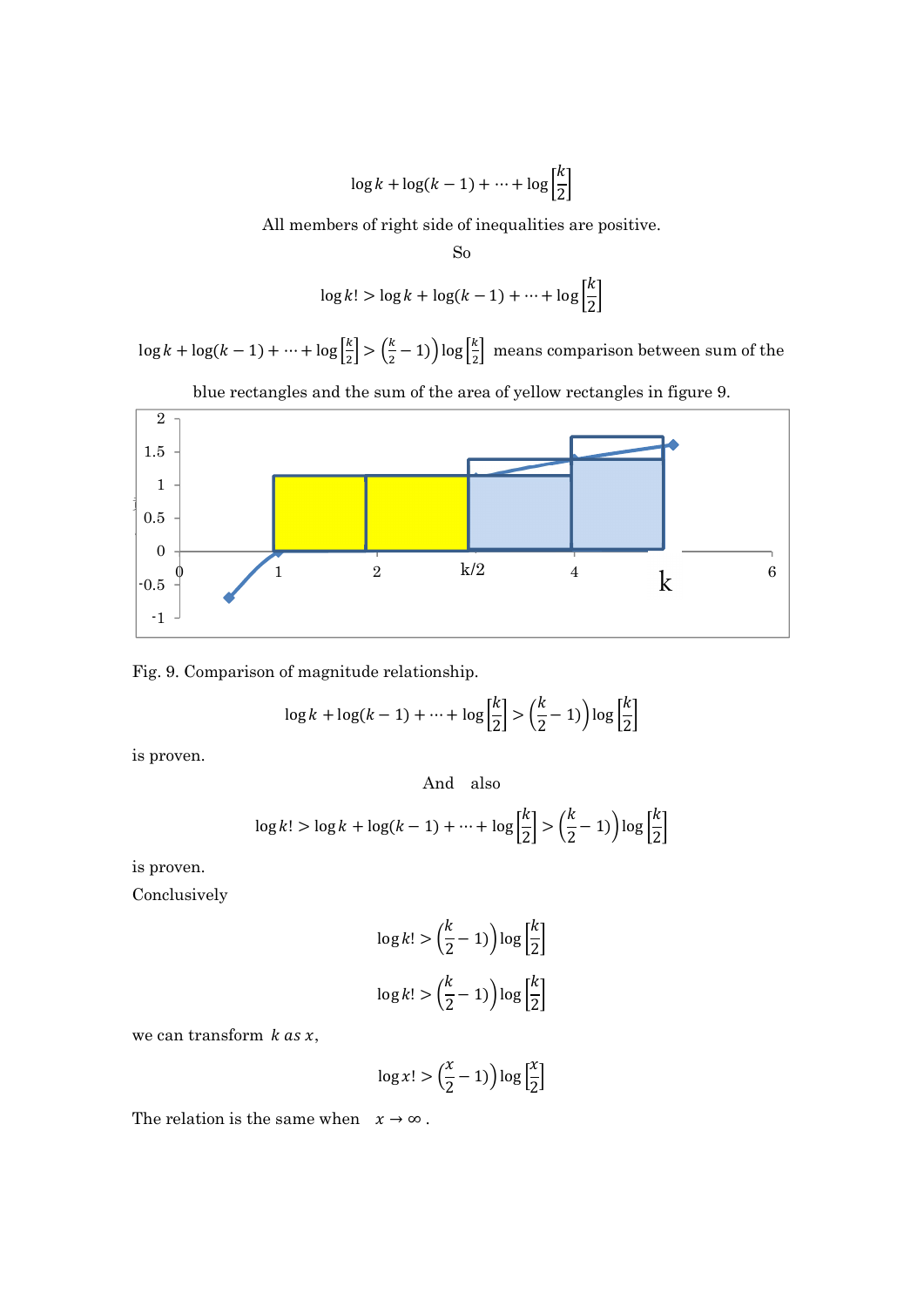$$
\lim_{x \to \infty} \log x! > \lim_{x \to \infty} \left(\frac{x}{2} - 1\right) \log \left[\frac{x}{2}\right]
$$

When  $x \to \infty$ ,  $\lim_{x \to \infty} \left(\frac{x}{2}\right)$  $\left(\frac{x}{2} - 1\right) \log \left(\frac{x}{2}\right)$  $\frac{x}{2}$  > 1

$$
\lim_{x \to \infty} \frac{1}{\log x!} < \lim_{x \to \infty} \frac{1}{\left(\frac{x}{2} - 1\right) \log \left[\frac{x}{2}\right]} = 0
$$

Here,

$$
\log x > 0 \text{ and } \frac{1}{\log x!} > 0
$$
\n
$$
\frac{\log x}{\log x!} > 0
$$

$$
0 \le \lim_{x \to \infty} \frac{\log x}{\log x!} \le \lim_{x \to \infty} \frac{\log x}{(\frac{x}{2} - 1)\log_2^x} = \lim_{x \to \infty} \frac{\log x}{(\frac{x}{2} - 1)(\log x - \log 2)} = \lim_{x \to \infty} \frac{1}{(\frac{x}{2} - 1)(1 - \frac{2}{\log x})} = 0
$$
  

$$
0 \le \lim_{x \to \infty} \frac{\log x}{\log x!} \le 0
$$
  

$$
\lim_{x \to \infty} \frac{\log x}{\log x!} = 0
$$

is proven. The method used in above proof is called false position method.

$$
\lim_{x \to \infty} (1 - \frac{\log x}{\log x!}) = 1
$$

$$
1 - \frac{\log x}{\log x!} = \frac{\log x! - \log x}{\log x!} = \frac{\log \frac{x!}{x}}{\log x!} = \frac{\log(x - 1)!}{\log x!}
$$

So

$$
\lim_{x \to \infty} \frac{\log(x - 1)!}{\log x!} = 1
$$
  

$$
1 = \lim_{x \to \infty} \frac{\log(x - 1)!}{\log x!} \le \lim_{x \to \infty} \frac{\int_1^x \log t dt}{\log x!} \le \lim_{x \to \infty} \frac{\log x!}{\log x!} = 1
$$

Using false position method,

$$
\lim_{x \to \infty} \frac{\int_1^x \log t dt}{\log x!} = 1
$$
  

$$
\lim_{x \to \infty} \int_1^x \log t dt = \lim_{x \to \infty} \log x!
$$

When  $x$  is large enough,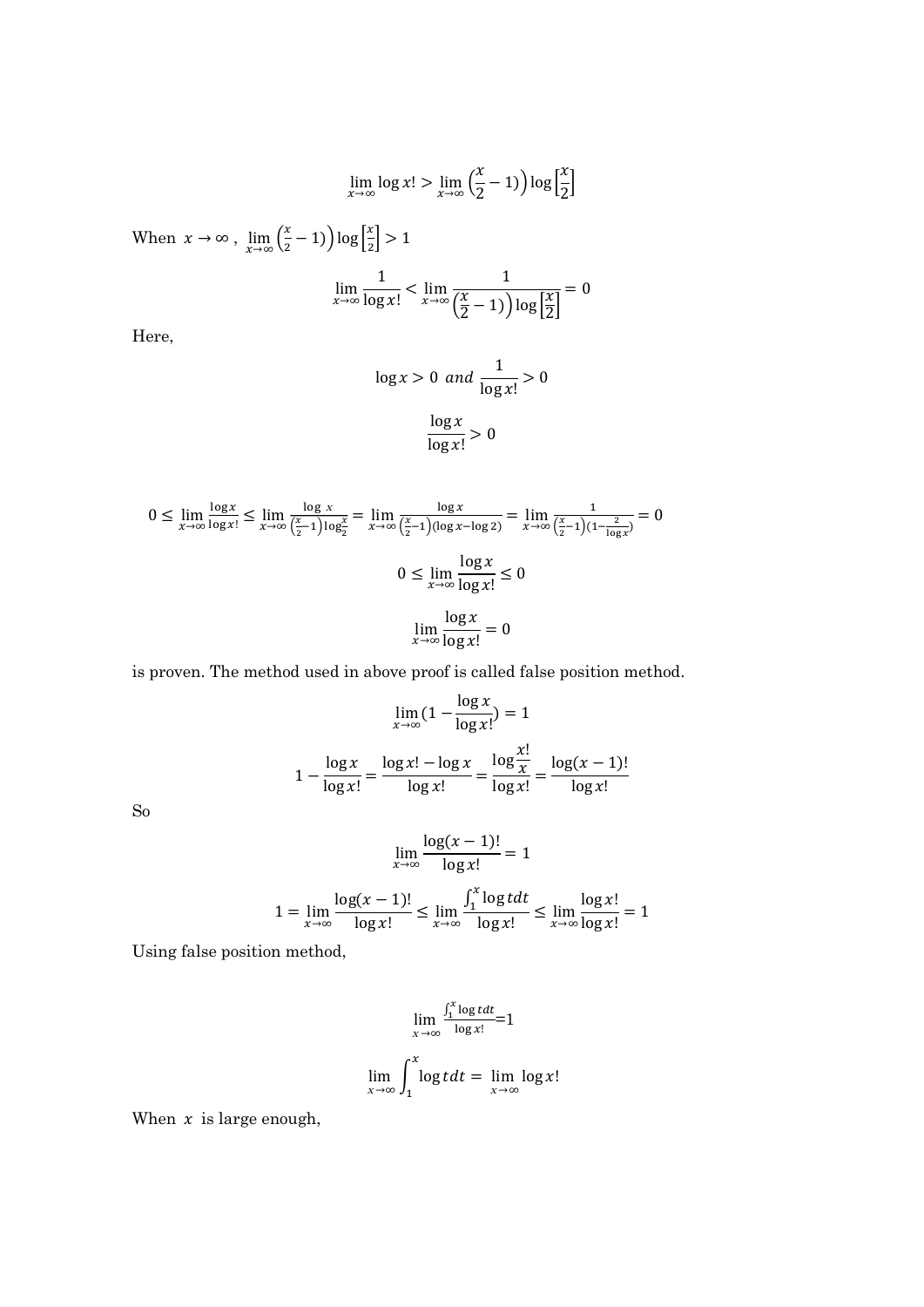$$
\log x! \stackrel{\cdot}{=} \int_1^x \log t dt
$$

We go back to equation 12

$$
logW(x) = log(n!) - log(x!) - log(n - x)! + xlog(p) + (n - x)log(q)
$$
  
= log(n!) -  $\int_{1}^{x} log t dt - \int_{1}^{n-x} log t dt + x log p + (n - x)log q$ 

In case of  $x \to \infty$ , we can write

$$
logW(x) = log(n!) - \int_1^x log t dt - \int_1^{n-x} log t dt + x log p + (n - x) log q
$$
  
\n
$$
\{log W(x)' = -log x + log(n - x) + log p - log(1 - p)
$$
  
\n
$$
= log \frac{(n - x)p}{x(1 - p)}
$$

because

$$
\frac{dt(t\log t - t)}{dt} = 1 \cdot \log t + t \cdot \frac{1}{t} - 1 = \log t
$$
  

$$
\therefore \int \log t dt = t\log t - t + C
$$
  

$$
\therefore \int_{1}^{x} \log t dt = x\log x - x - 1\log 1 + 1 = x\log x - x + 1
$$
  

$$
\therefore \frac{d(\int_{1}^{x} \log t dt)}{dx} = 1 \times \log x + x \frac{1}{x} - 1 = \log x
$$
  

$$
\frac{d(\log n!)}{dx} = 0, \frac{d(x\log p)}{dx} = \log p, \frac{d((n - x)\log q)}{dx} = \log q = \log(1 - p)
$$

When

$$
\frac{(n-x)p}{x(1-p)} = 1,
$$
  

$$
\log \frac{(n-x)p}{x(1-p)} = 0
$$
  

$$
\frac{(n-x)p}{x(1-p)} = 1
$$
  

$$
\therefore \log 1 = 0
$$
  

$$
(n-x)p = x(1-p)
$$
  

$$
np - xp = x - xp
$$
  

$$
x = np
$$

The  $(\log W(x))'$  is monotonically decreasing function and  $(\log W(x))'$  is 0 at

$$
x = np
$$

This result means  $\log W(x)$  is local maximum value at  $x = np$ , and the plot of the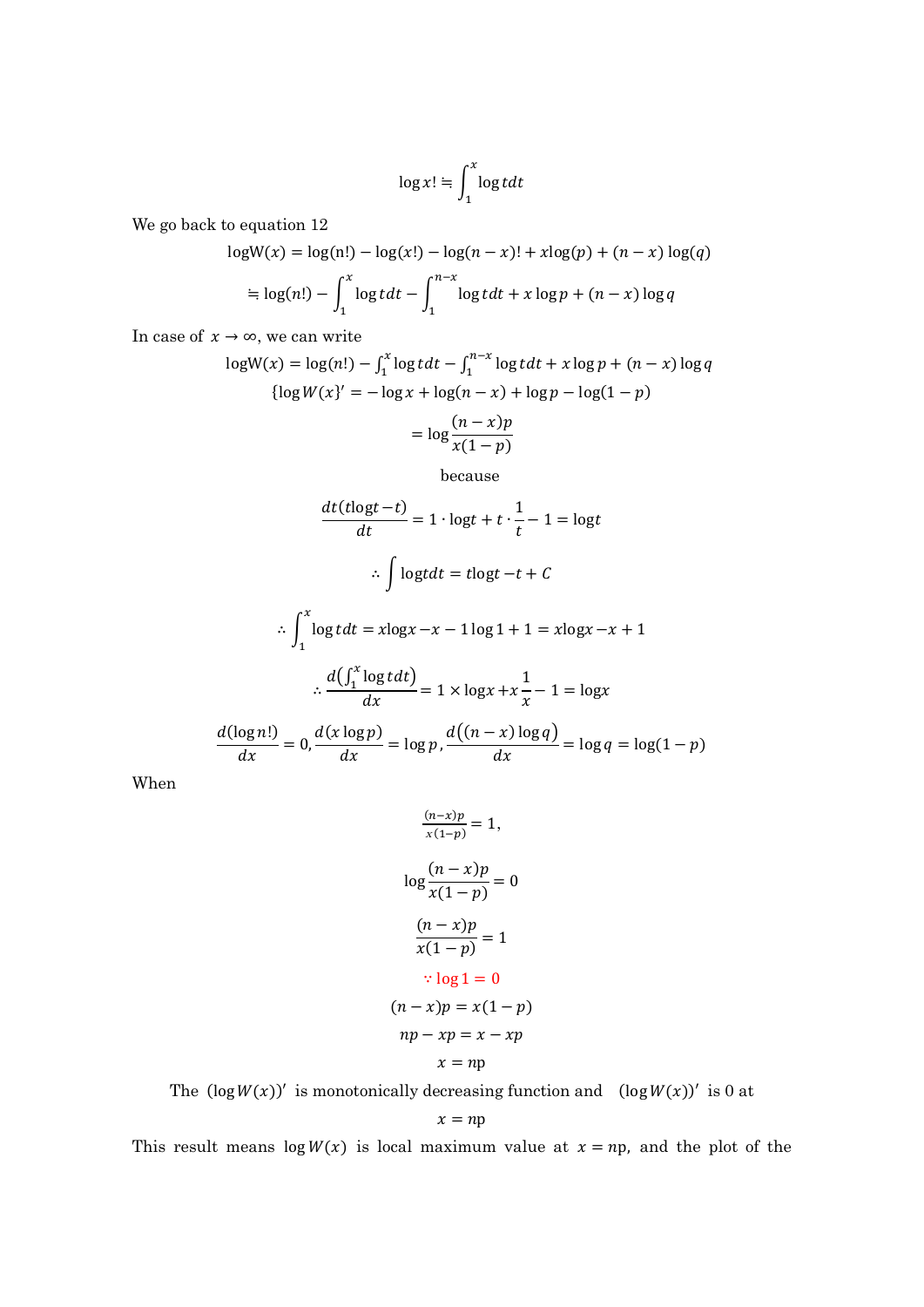probability  $W(x)$  peaks at  $x = np$ 

This conclusion agrees with our empirical prediction

 $\mu = np$ 

For readers who know derivation of composite function, the conclusion is obtainable simply.

Rule of derivation of composite function is as follow

$$
\frac{df(g(x))}{dx} = \frac{df(g(x))}{dg(x)}\frac{dg(x)}{dx}
$$

Here,

$$
logW(x) = log(n!) - log(x!) - log(n-x)! + x log(p) + (n-x) log(q)
$$
  
W(x) =  $e^{(log(n!) - log(x!)-1 - (n-x)! + x log(p) + (n-x) log(q))}$ 

$$
g(x) = \log(n!) - \log(x!) - \log(n-x)! + x \log(p) + (n-x) \log(q)
$$

$$
W(g(x)) = e^{g(x)}
$$

$$
\frac{dW(g(x))}{dg(x)} = e^{g(x)}
$$

$$
\frac{dg(x)}{dx} = -\log x + \log(n - x) + \log(p) - \log(q)
$$

$$
\frac{dW(g(x))}{dx} = \frac{dW(g(x))}{dg(x)} \frac{dg(x)}{dx} = e^{g(x)}(-\log x + \log(n - x) + \log(p) - \log(q))
$$

$$
= e^{g(x)} \left(\log \frac{(n - x)p}{x(1 - p)}\right)
$$

Calculation of  $x$  which gives extreme value

$$
\frac{dW(g(x))}{dx} = e^{g(x)} \left( \log \frac{(n-x)p}{x(1-p)} \right) = 0
$$

$$
e^{g(x)} > 0 \quad (not \ 0)
$$

$$
\frac{(n-x)p}{x(1-p)} = 1
$$

$$
(n-x)p = x(1-p)
$$

$$
np - xp = x - xp
$$

$$
x = np
$$

Next important character is breadth and sharpness of the peak of distribution of parent population. This is the characteristic expressing the average distance of data from average value. Mean of parent population is estimated as a point directly using average of sampled data at first, though we still do not discuss the adequacy of the method. From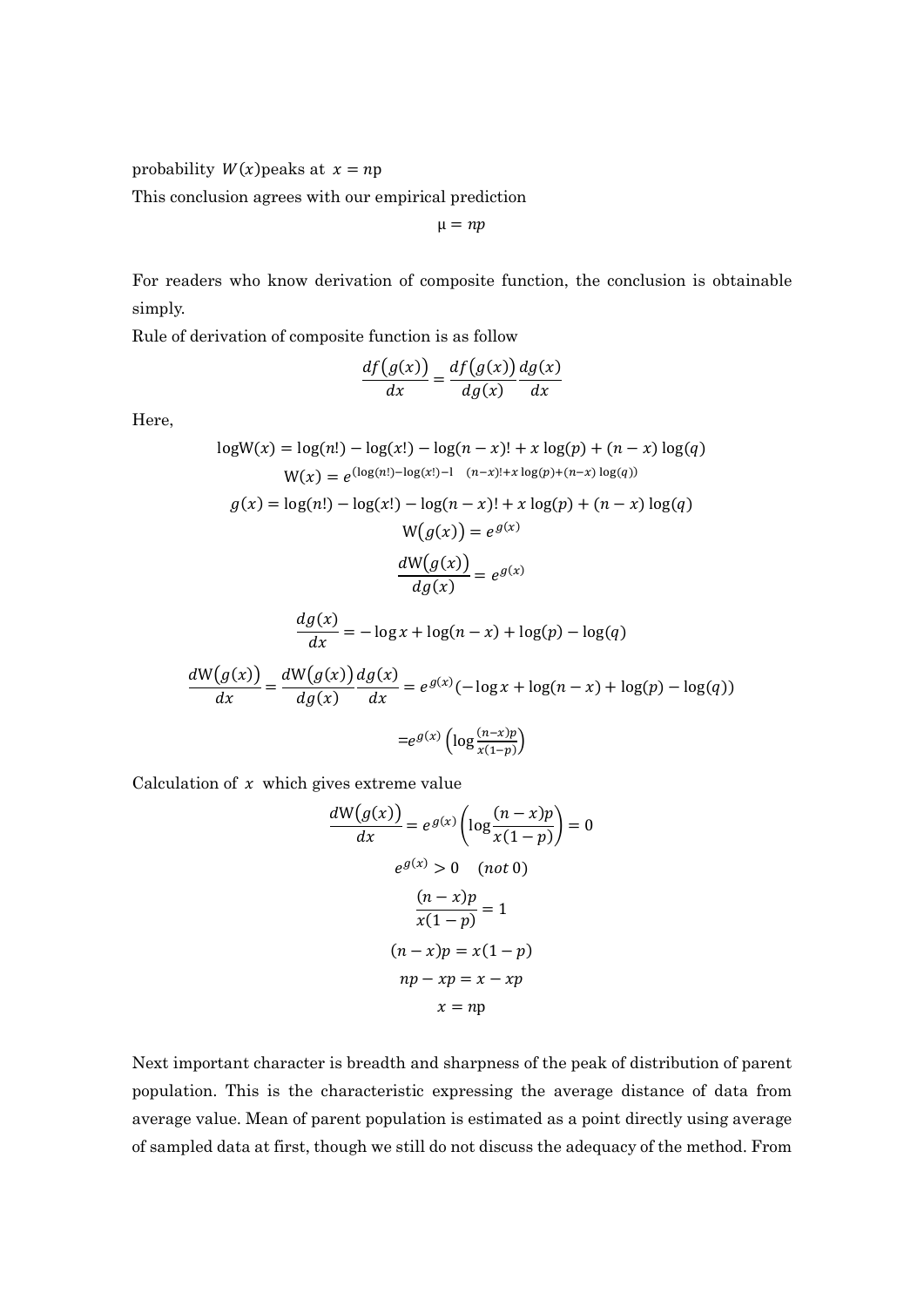this we may consider intuitionally that liner moment around average,  $M(x - \bar{x})$ , can be used as the characteristics of distribution. The calculation of liner moment is as follow.

$$
M(x - \bar{x}) = E(x - \bar{x}) = \frac{\sum_{i=1}^{n} (x - \bar{x})}{n} = 0
$$
  

$$
\therefore \quad \sum_{i=1}^{n} (x - \bar{x}) = 0
$$

The result is showing that the character should be expressed as quadratic moment of parent population. Quadratic moment is called variance in classic statistics, which has been developed by Fisher and other pioneers.

Quadratic moment of sample population is as follow.

$$
M((x-\bar{x})^2) = \frac{\sum_{i=1}^{n} (x-\bar{x})^2}{n}
$$

 $x:$  data

 $\bar{x}$ : average of samppled data

#### $n:$  number of sammpled data

We discuss whether we can us quadratic variance sample population as variance of parent population. Not only for theoretical understanding but also for sensory agreement, we estimate mean and quadric moment around mean of parent population from the data randomly obtained from the parent population assuming that parent population completely follows binomial distribution model.

Assuming that there is a probability event in a trial and the probability is  $p$ . When the trials are repeated n times in a set, the probability of times of the happening  $k$  can be expressed as  $p(k)$  and  $p(k)$  follows binomial distribution model  $B(n, p)$ . We can calculate SS in each set. When we sum up infinitely the set, we may expect that we can obtain the characteristics of distribution of parental population. We can get conclusion by actual implementation of this procedure.

One of the simple examples is toss of the coin and we can get 1 dollar when head and we lose 1 dollar when tail.

This example obviously follows binomial distribution model,  $B\left(n,\frac{1}{2}\right)$  $\frac{1}{2}$ ). The mean is 0 and the quadric moment around origin is  $1$  regardless of  $n$ .

We calculate  $\frac{SS}{n}$  and  $\frac{SS}{n-1}$ In a case of  $B\left(1,\frac{1}{2}\right)$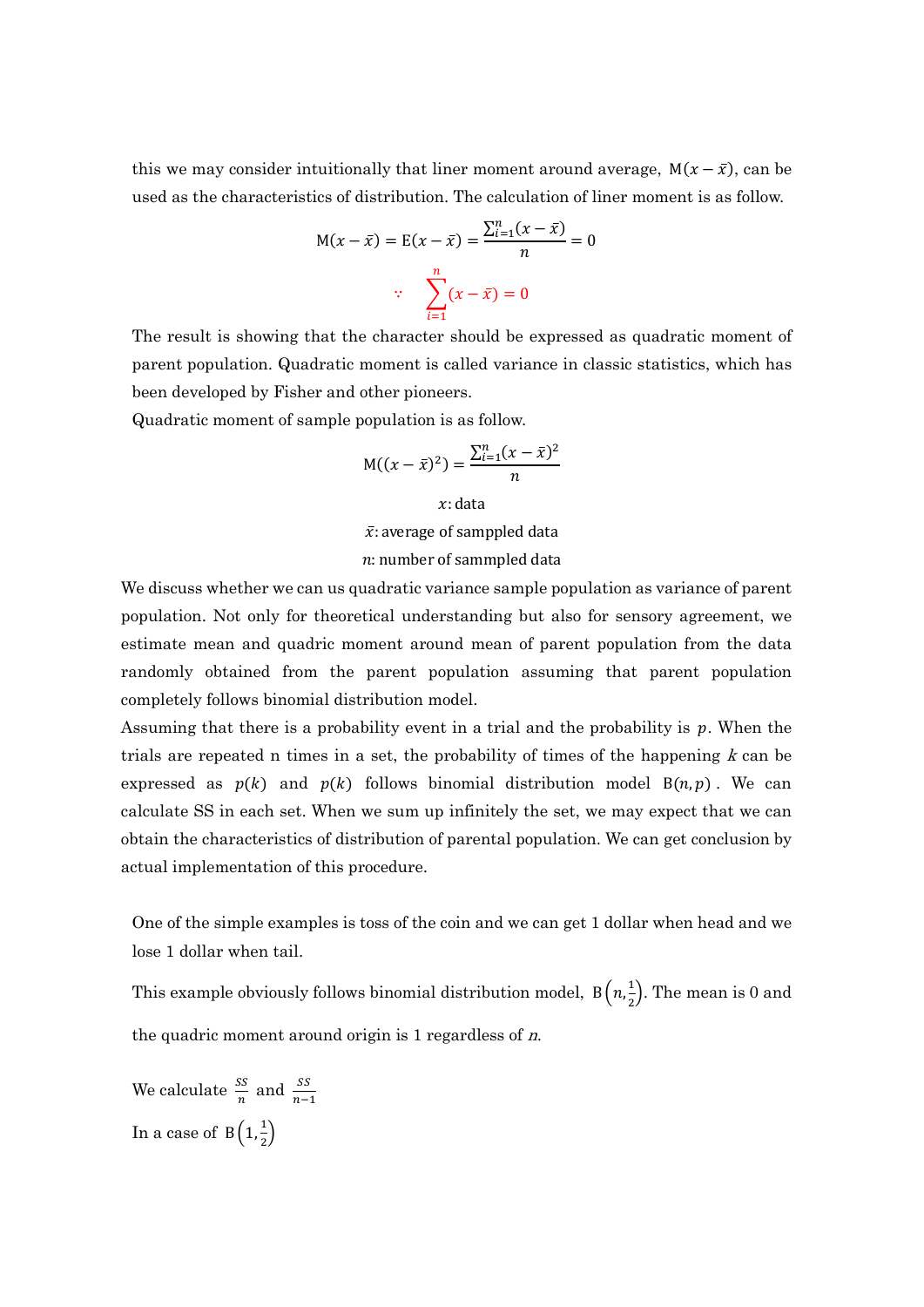| obtainable data   | probability average |      | -SS | SS/n | $SS/(n-1)$               |
|-------------------|---------------------|------|-----|------|--------------------------|
| $-1$              | 1/2                 | $-1$ |     |      |                          |
|                   | 179                 |      |     |      | $\overline{\phantom{0}}$ |
| Expectation value |                     |      |     |      |                          |

In a case of  $B\left(2,\frac{1}{2}\right)$ 

n=1

| Obtainable data Probability                           |                                                    | average  | SS <sub>3</sub> | SS/n      | $SS/(n-1)$    |  |  |  |
|-------------------------------------------------------|----------------------------------------------------|----------|-----------------|-----------|---------------|--|--|--|
| $-1-1$                                                | 1/4                                                | $-1$     | $\Omega$        | $\Omega$  | $\Omega$      |  |  |  |
| $-1$ 1                                                | $1/2^*$                                            | $\Omega$ | $2^{**}$        | 1         | 2             |  |  |  |
|                                                       | 1/4                                                |          | $\theta$        | $\theta$  | $\theta$      |  |  |  |
| Expectation value                                     |                                                    |          |                 | $1/2$ *** | $1 * * * * *$ |  |  |  |
|                                                       | *: ${}_{2}C_{1}(1/2)*(1/2)$                        |          |                 |           |               |  |  |  |
|                                                       | **: $(-1-0)$ $2+ (1-0)$ $2=2$                      |          |                 |           |               |  |  |  |
| ***: $0 \times 1/4 + 2 \times 1/2 + 0 \times 1/4 = 1$ |                                                    |          |                 |           |               |  |  |  |
|                                                       | ****: $0 \times 1/4 + 2 \times 1/2 + 0 \times 1/4$ |          |                 |           |               |  |  |  |

The author recommends the readers to calculate by themselves for strong understanding.

# In a case of  $B\left(3,\frac{1}{2}\right)$ Obtainable data possibility average  $SS$   $SS/n$   $SS/(n-1)$  $-1-1-1$  1/8  $-1$  0 0 0  $-1-1$  1 3/8  $-1/3$   $24/9^*$   $8/9^{**}$   $12/9^{***}$  $-1$  1 1 3/8 1/3 24/9 8/9 12/9 1 1 1 1/8 1 0 0 0 Expectation value  $2^3$ \*:  $(-1-(-1/3))$   $2+(-1-(-1/3))$   $2+(-1-(-1/3))$   $2=24/9$ \*\*:  $(24/9)/3$ \*\*\*:  $(24/9)/2$ \*\*\*\*:  $0 \times 1/8 + (8/9) \times (3/8) + (8/9) \times (3/8) + 0 \times (1/8)$ \*\*\*\*\*:  $0 \times 1/8 + (12/9) \times (3/8) + (12/9) \times (3/8) + 0 \times (1/8)$

In a case of  $B\left(4, \frac{1}{2}\right)$ 

| Obtainable data | probability average |  |  | SS/n | $SS/(n-1)$ |
|-----------------|---------------------|--|--|------|------------|
|-----------------|---------------------|--|--|------|------------|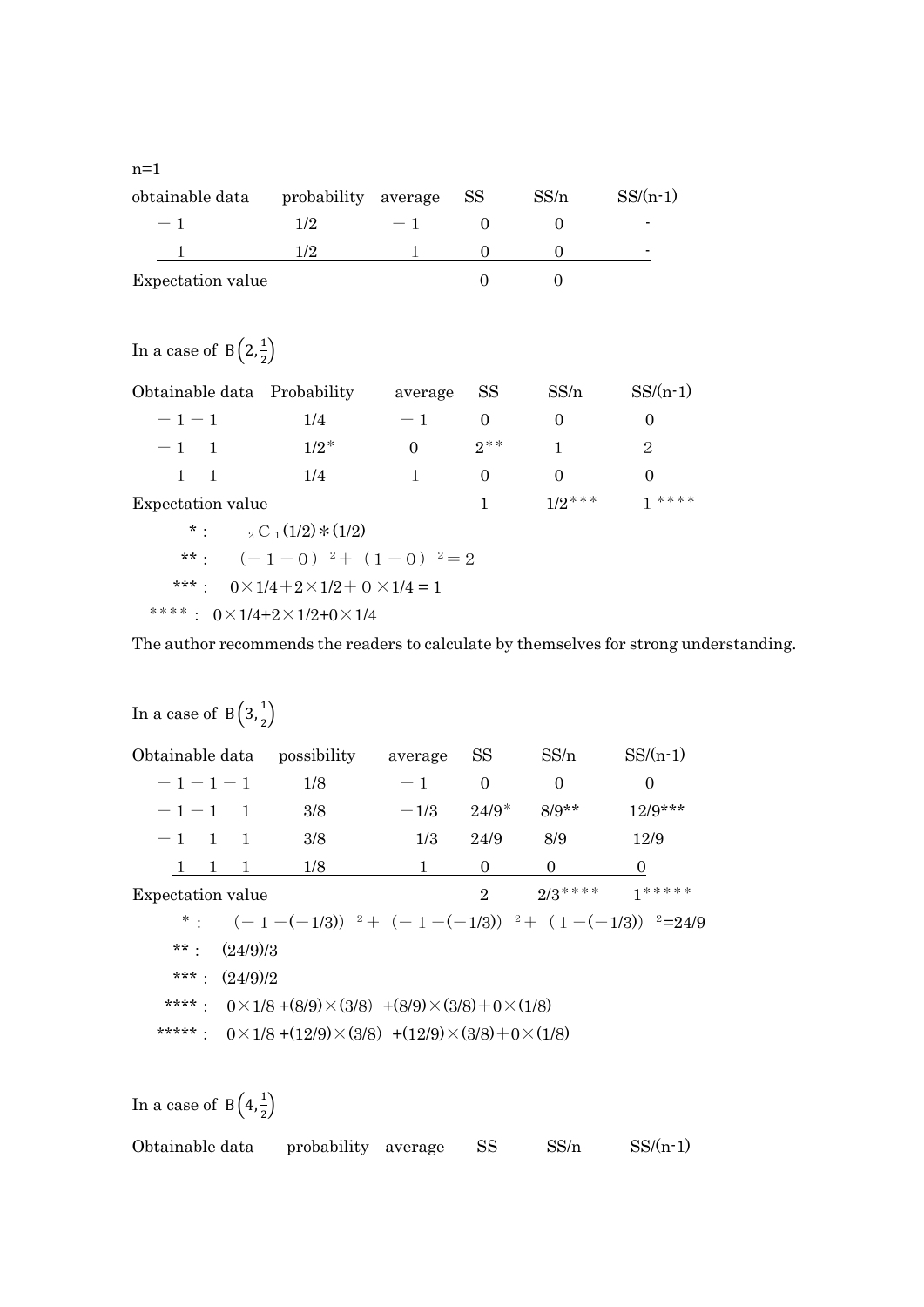|                   |  | $-1-1-1-1$ 1/16 | $-1$     |       |       | $\theta$ |
|-------------------|--|-----------------|----------|-------|-------|----------|
| $-1-1-1$ 1        |  | 4/16            | $-1/2$   | 48/16 | 12/16 | 16/16    |
| $-1-1$ 1 1        |  | -6/16           | $\Omega$ |       |       | 4/3      |
|                   |  | $-1$ 1 1 1 4/16 | 1/2      | 48/16 | 12/16 | 16/16    |
|                   |  | 1 1 1/16        |          |       |       |          |
| Expectation value |  |                 |          | З     | 3/4   |          |

The readers can understand that quadric moment of parent population is calculated as ௌௌ  $n-1$ . Rigorous algebraic proof will be given in later part of this chapter. This is explanation for sensory understanding that quadratic moment of sample population can be calculated as  $\frac{ss}{n}$  but this is not expectation value of quadratic moment of parent population and quadratic moment of parent population is  $\frac{SS}{n-1}$ . Quadratic moment of population is called as variance in statistics and quadratic moment of sample is sample variance and quadratic variance of parent population estimated from sample papulation is called unbiased variance. When we express unbiased variance as  $\sigma^2$ . The ratio of SS to  $\sigma^2$ ,  $\left(\frac{SS}{\sigma^2}\right)$ , is degree of freedom. In this case degree of freedom is n-1, we have to estimate various variances in statistic and degree of freedom is depending on the required variance and n-1 is not always degree of freedom.

Figures are plot of the  $p(k)$  against obtainable averages. Data used is same as the table used for the explanation of unbiased variance.



Fig 10.  $B\left(2, \frac{1}{2}\right)$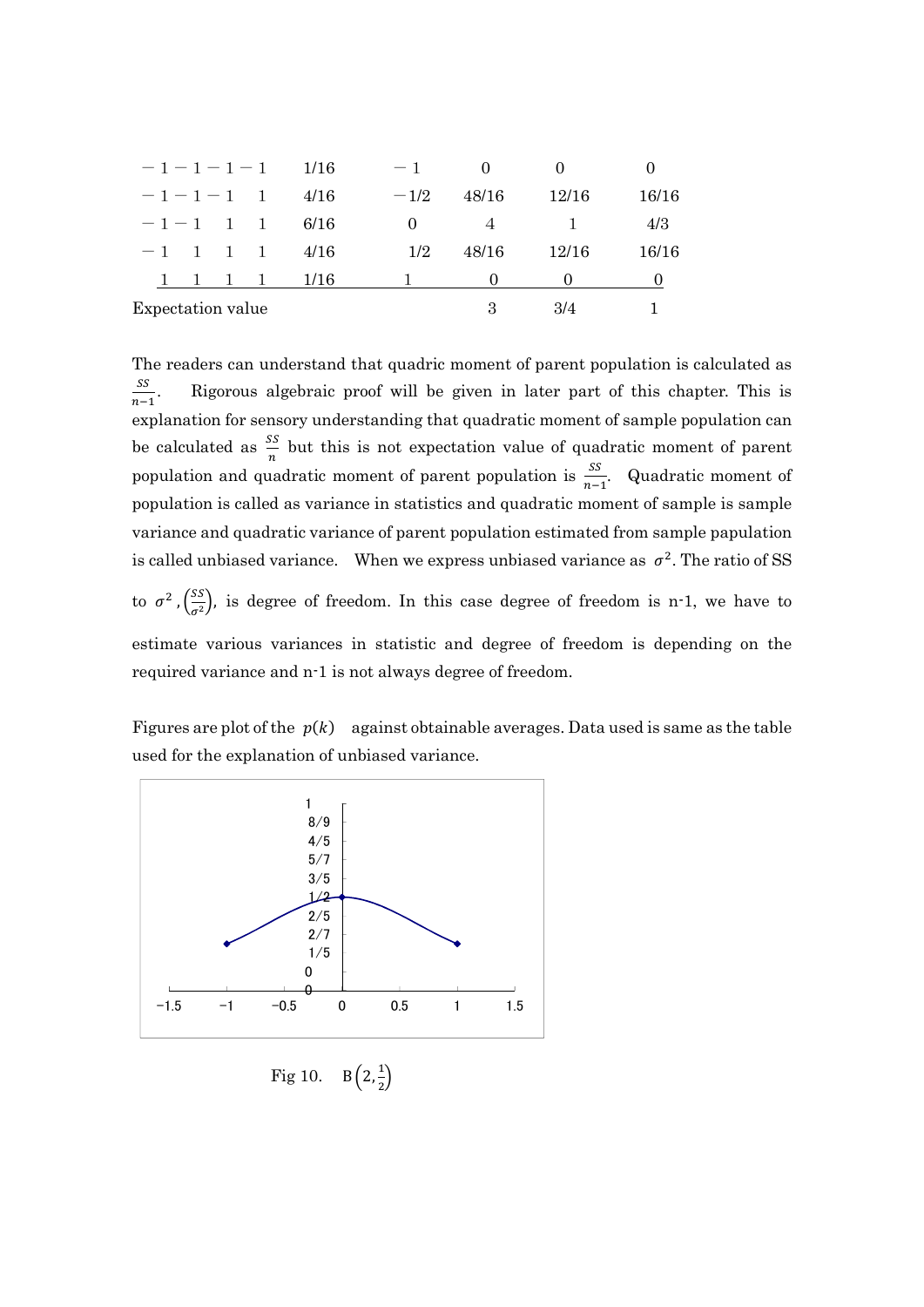

$$
Fig.11. \quad B\left(3,\frac{1}{2}\right)
$$



$$
Fig. 12. \quad B\left(4, \frac{1}{2}\right)
$$



Fig.13. B $(5, \frac{1}{2})$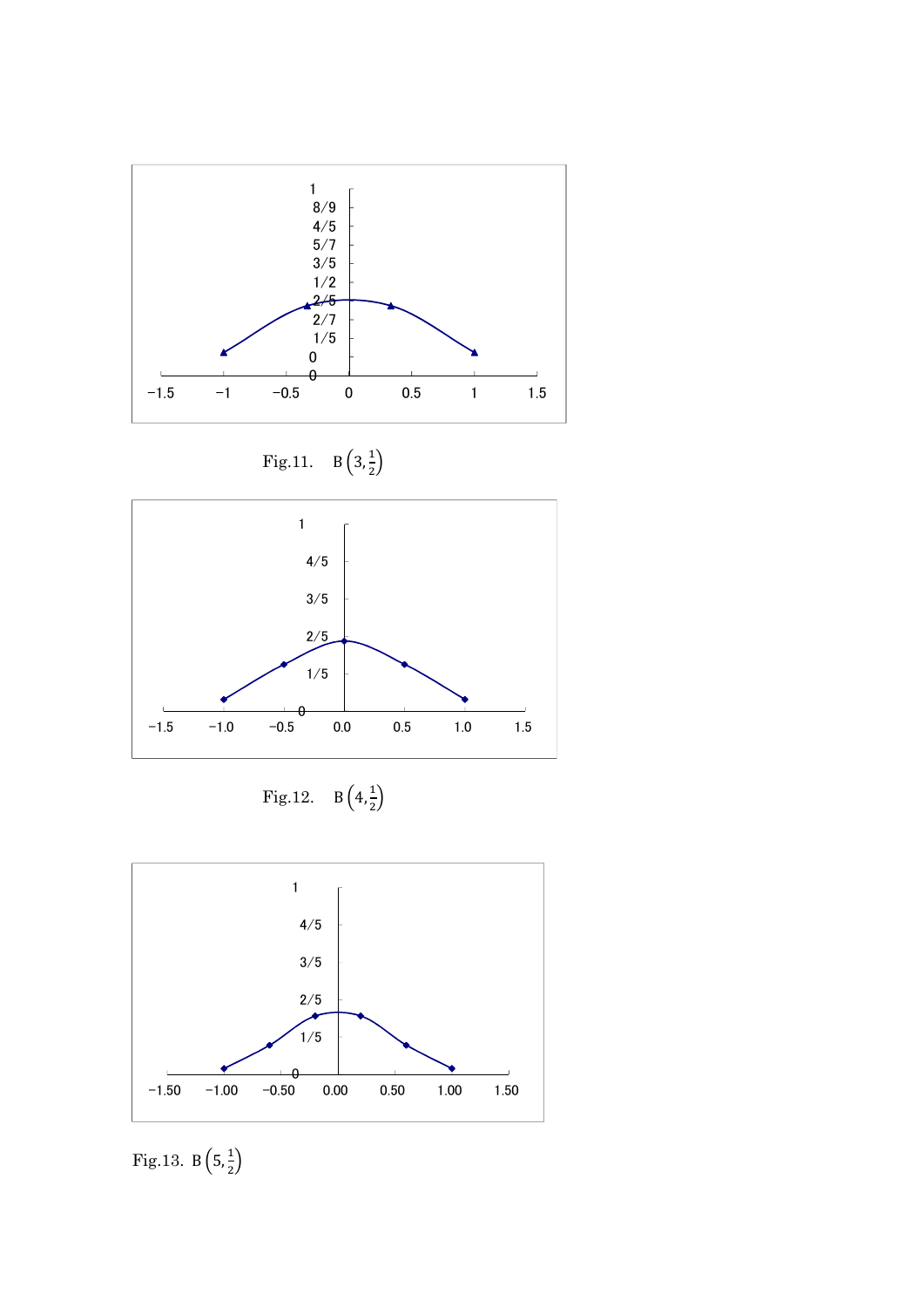

# Fig. 14.  $B\left(6, \frac{1}{2}\right)$

Values of both side are decreased and peak is sharpened with increase of  $n$ .

In case of  $B(n,\frac{1}{2})$  $\frac{1}{2}$ , parent population is originally symmetric. Following is the cases of asymmetric parent population.



Fig.15. Parent population p=1/3 Mean of parental population is  $-\frac{1}{2}$  $\frac{1}{3}$ , and quadric moment is  $\frac{8}{9}$ 

$$
B\left(1,\frac{1}{3}\right)
$$

| Obtainable data   | probability average |      | SS | SS/n | $SS/(n-1)$               |
|-------------------|---------------------|------|----|------|--------------------------|
| $\sim$ $\sim$     | 2/3                 | $-1$ |    |      | $\overline{\phantom{0}}$ |
|                   |                     |      |    |      | $\overline{\phantom{0}}$ |
| Expectation value |                     |      |    |      |                          |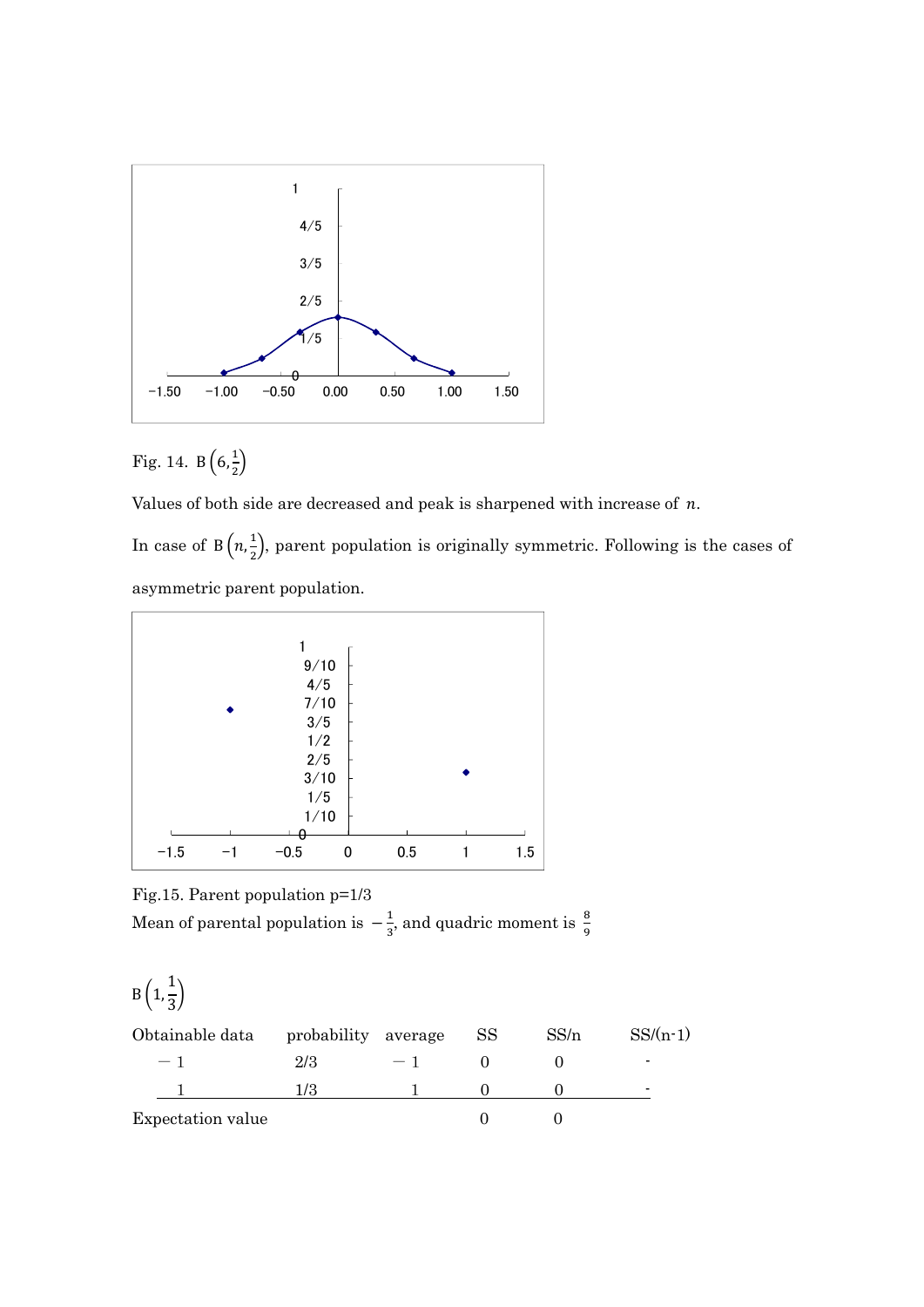$$
B\left(2,\frac{1}{3}\right)
$$

| Obtainable data    probability    average                                               |                                |                  | <b>SS</b>          | SS/n                              | $SS/(n-1)$                                                   |
|-----------------------------------------------------------------------------------------|--------------------------------|------------------|--------------------|-----------------------------------|--------------------------------------------------------------|
| $-1-1$                                                                                  | 4/9                            | $-1$             | $\sim$ 0           | $\overline{0}$                    | $\overline{0}$                                               |
| $-1$ 1                                                                                  | $4/9*$                         | $\Omega$         | $2**$              | $\mathbf{1}$                      | 2                                                            |
| $1 \quad 1 \quad 1/9$                                                                   |                                | $1 \quad \cdots$ | $\overline{0}$     | $\mathbf{0}$                      | $\mathbf{0}$                                                 |
| Expectation value                                                                       |                                |                  | 8/9                |                                   | $4/9***$ 8/9****                                             |
| *: ${}_{2}C_{1}(2/3)*(1/3)$                                                             |                                |                  |                    |                                   |                                                              |
|                                                                                         | **: $(-1-0)^2$ + $(1-0)^2$ = 2 |                  |                    |                                   |                                                              |
| ***: $0 \times 4/9 + 1 \times 4/9 + 0 \times 1/9 = 4/9$                                 |                                |                  |                    |                                   |                                                              |
| ****: $0 \times 4/9 + 2 \times 4/9 + 0 \times 1/9$                                      |                                |                  |                    |                                   |                                                              |
| $B\left(3,\frac{1}{3}\right)$                                                           |                                |                  |                    |                                   |                                                              |
| Obtainable data    probability    average    SS                                         |                                |                  |                    | SS/n                              | $SS/(n-1)$                                                   |
| $-1-1-1$ 8/27                                                                           |                                |                  | $-1$ 0             | $\overline{0}$                    | $\overline{0}$                                               |
| $-1-1$ 1 12/27 $-1/3$ 24/9 <sup>*</sup> 8/9 <sup>**</sup>                               |                                |                  |                    |                                   | $12/9***$                                                    |
| $-1$ 1 1                                                                                | 6/27                           | 1/3              |                    | 24/9 8/9                          | 12/9                                                         |
| $1 \quad 1 \quad 1 \quad 1/27$ 1 0 0                                                    |                                |                  |                    |                                   |                                                              |
| Expectation value                                                                       |                                |                  | $\overline{2}$     |                                   | $48/81***$ 8/9*****                                          |
|                                                                                         |                                |                  |                    |                                   | *: $(-1-(-1/3))$ $^2+(-1-(-1/3))$ $^2+(-1-(-1/3))$ $^2=24/9$ |
| (24/9)/3<br>$***$ .                                                                     |                                |                  |                    |                                   |                                                              |
| ***: $(24/9)/2$                                                                         |                                |                  |                    |                                   |                                                              |
| ****: $0 \times 8/27 + (8/9) \times (12/27) + (8/9) \times (6/27) + 0 \times (1/27)$    |                                |                  |                    |                                   |                                                              |
| *****: $0 \times 8/27 + (12/9) \times (12/27) + (12/9) \times (6/27) + 0 \times (1/27)$ |                                |                  |                    |                                   |                                                              |
| $B\left(4,\frac{1}{3}\right)$                                                           |                                |                  |                    |                                   |                                                              |
| Obtainable data    probability    average    SS                                         |                                |                  |                    | SS/n                              | $SS/(n-1)$                                                   |
| $-1-1-1-1$ 16/81                                                                        |                                | $-1$ 0           |                    | $\begin{array}{cc} 0 \end{array}$ | $\overline{0}$                                               |
| $-1-1-1$ 1 32/81                                                                        |                                |                  | $-1/2$ 48/16 12/16 |                                   | 16/16                                                        |
| $-1-1$<br>$\mathbf{1}$<br>$\overline{1}$                                                | 24/81                          | $\overline{0}$   | $\overline{4}$     | $\overline{1}$                    | 4/3                                                          |
| $-1$ 1<br>$\overline{1}$<br>$\mathbf{1}$                                                | 8/81                           | 1/2              | 48/16              | 12/16                             | 16/16                                                        |

1 1 1 1 1 1/81 1 1 0 0 0 0 0

Expectation value  $3$   $2/3$   $8/9$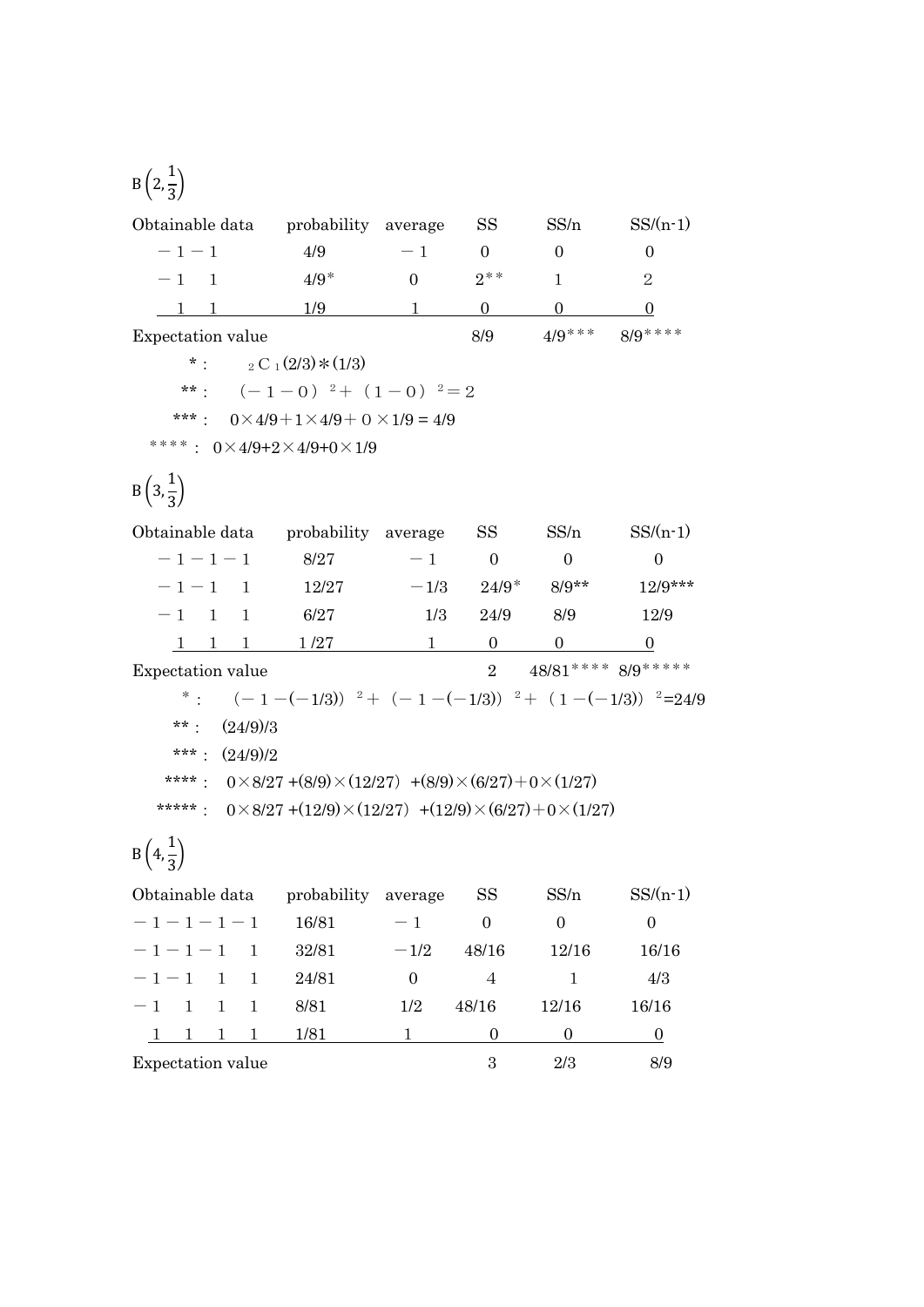

Fig. 16.  $B\left(6, \frac{1}{3}\right)$ 

We can understand from the tables and figures that  $\frac{SS}{n-1}$  is unbiased variance of parent population and the shape of probability of average value became symmetric and sharp with increase of  $n$  also in the case of asymmetric parental population. This means that the expectation value of mean concentrates to narrow range around actual mean with increase of  $n$ . This square our empirical rule that more sample make the estimation more reliable and named central limit theorem. This means average of sample population close to mean of parent population with increase of sample size. Depending on this theory we can accept use of average of sample population as expectation value of mean of parent population.

In case of binomial distribution, quadratic moment of parent population around mean  $(\mu)$ . This is expectation value the moment can be calculated as follow,

$$
E((k - \mu)^2) = \sum_{k=0}^{n} (k - np)^2 W_{(k)}
$$
  
= 
$$
\sum_{k=0}^{n} (k^2 - 2knp + n^2p^2) W_{(k)}
$$
  
= 
$$
\sum_{k=0}^{n} k^2 W_{(k)} - \sum_{k=0}^{n} 2knpW_{(k)} + \sum_{k=0}^{n} n^2p^2W_{(k)}
$$
  
= 
$$
\sum_{k=0}^{n} k^2 W_{(k)} - 2np \sum_{k=0}^{n} kW_{(k)} + n^2p^2 \sum_{k=0}^{n} W_{(k)}
$$

First member  $\sum_{k=0}^{n} k^2 W_{(k)}$  is expectation value of  $k^2$ 

$$
\sum_{k=0}^{n} k^2 W_{(k)} = \mathrm{E}(k^2)
$$

 $\sum_{k=0}^{n} kW_{(k)}$  in second term in right side is estimation value of mean of parental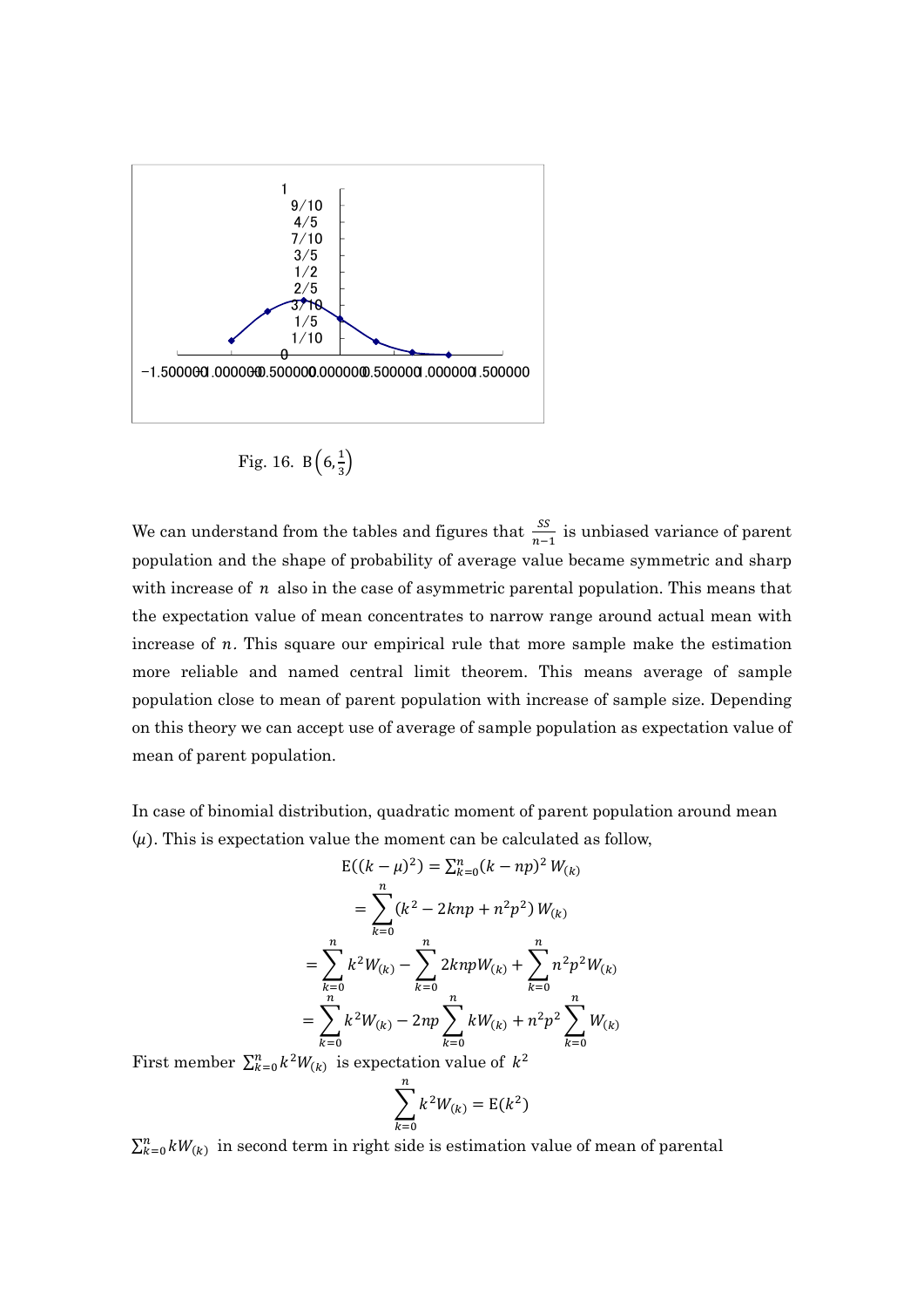population ( $\mu$ ). inB( $n, p$ )

$$
\mu = np
$$
\n
$$
\sum_{k=0}^{n} W_{(k)} = 1
$$
\n
$$
\therefore \text{ Sum of all probability is 1}
$$
\n
$$
E((k - \mu)^2) = \sum_{k=0}^{n} k^2 W_{(k)} - 2n^2 p^2 + n^2 p^2
$$
\n
$$
= E(k^2) - n^2 p^2
$$
\n
$$
= E(k^2) - n^2 p^2
$$
\n
$$
E\{k(k-1)\} = E(k^2 - k) = E(k^2) - E(k)
$$
\n
$$
E\{k(k-1)\} = \sum_{k=0}^{n} k(k-1) \cdot n \cdot C_k p^k q^{n-k}
$$
\n
$$
= \sum_{k=0}^{n} \frac{k(k-1)n!}{(n-k)!k!} \cdot n \cdot C_k p^k q^{n-k}
$$
\n
$$
\sum_{k=0}^{n} \frac{n(n-1)k(k-1)(n-2)!}{(n-2 - (k-2))!k!} \cdot n \cdot C_k p^k q^{n-k}
$$
\n
$$
n(n-1) \sum_{k=0}^{n} \frac{k(k-1)(n-2)!}{(n-2 - (k-2))!k(k-1)(k-2)!} \cdot n \cdot C_k p^k q^{n-k}
$$
\n
$$
n(n-1) \sum_{k=0}^{n} \frac{(n-2)!}{((n-2) - (k-2))! (k-2)!} \cdot n \cdot C_k p^2 p^{k-2} q^{(n-2) - (k-2)}
$$
\n
$$
n(n-1) p^2 \sum_{k=0}^{n} \frac{(n-2)!}{((n-2) - (k-2))! (k-2)!} \cdot n \cdot C_k p^{k-2} q^{(n-2) - (k-2)}
$$
\nSo\n
$$
E\{k(k-1)\} = n(n-1) p^2
$$
\nBecause

 $\sum_{k=0}^{n} \frac{(n-2)!}{(n-2)(n-2)!}$  $((n-2)-(k-2))!(k-2)!$  $\sum_{k=0}^{n} \frac{(n-2)!}{((n-2)-(k-2))! (k-2)!}$  'n  $C_k p^{k-2} q^{(n-2)-(k-2)}$  is sum of all probability  $B(n-2, p)$ 

$$
\sum_{k=0}^{n} \frac{(n-2)!}{((n-2)-(k-2))!(k-2)!} \cdot {}_{n}C_{k}p^{k-2}q^{(n-2)-(k-2)} = 1
$$

$$
= n(n-1)p^{2}
$$

Put these transform to  $E{k(k-1)} = E(k^2) - E(k)$  $E{k(k-1)} = E(k^2) - E(k)$  $E(k^2) = n(n-1)p^2 + np = n^2p^2 - np^2 + np$ 

Conclusively,

$$
E((k - \mu)^2) =
$$

$$
= E(k^2) - n^2 p^2
$$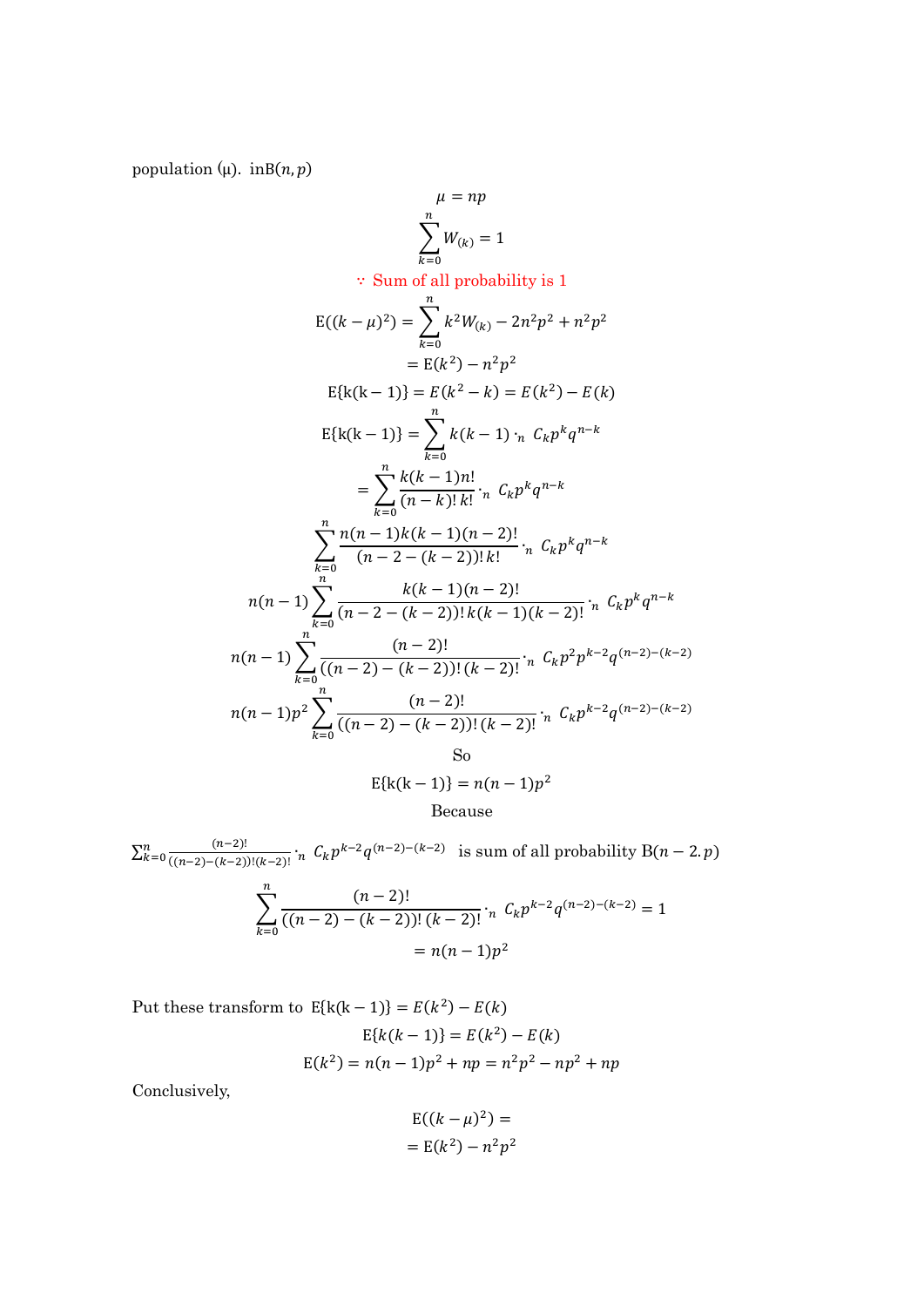$$
= n2p2 - np2 + np - n2p2
$$

$$
= np(1 - p)
$$

$$
= npq
$$

$$
\therefore p + q = 1
$$

As a side note,

$$
E((k - \mu)^2) =
$$
  
\n
$$
= E(k^2) - n^2 p^2
$$
  
\n
$$
= E(k^2) - \mu^2
$$
  
\n
$$
= E(k^2) - E(k)^2
$$
  
\n
$$
E((k - \mu)^2) = V_k
$$
  
\n
$$
V_k = E(k^2) - E(k)^2
$$
  
\n
$$
V_k
$$
: variance of k

Formula 13

This is simplified calculation of variance.

Then we discuss the change of the rage of the estimated mean around proper mean with increase of n using binomial distribution. Concretely, quadratic moment of estimated mean around proper mean.

Mathematically, the relation between  $E((M - \mu)^2)$  and *n* will be discussed, where  $M$ : calculated average from sample population,  $\mu$ : proper mean of parent population

Following is an example of  $B\left(3, \frac{1}{2}\right)$ 

| Obtainable data possibility |     | $average(M)$ mean( $\mu$ ) |  |
|-----------------------------|-----|----------------------------|--|
| $-1-1-1$                    | 1/8 | $-1$                       |  |
| $-1-1$ 1                    | 3/8 | $-1/3$                     |  |
| $-1$ 1 1                    | 3/8 | 1/3                        |  |
|                             | 178 |                            |  |

Expectation value of  $E((M - \mu)^2)$ 

$$
(-1-0)^2 \times \frac{1}{8} + \left(-\frac{1}{3}-0\right)^2 \times \frac{3}{8} + \left(\frac{1}{3}-0\right)^2 \times \frac{3}{8} + (-1-0)^2 \times \frac{1}{8} = \frac{1}{8} + \frac{1}{3 \times 8} + \frac{1}{3 \times 8} + \frac{1}{8} = \frac{1}{3}
$$

$$
B\left(4,\frac{1}{2}\right)
$$

Obtainable data probability average(M) mean $(\mu)$ 

| $-1-1-1-1$ 1/16 |  | $-1$ 0   |  |
|-----------------|--|----------|--|
| $-1-1-1$ 1 4/16 |  | $-1/2$ 0 |  |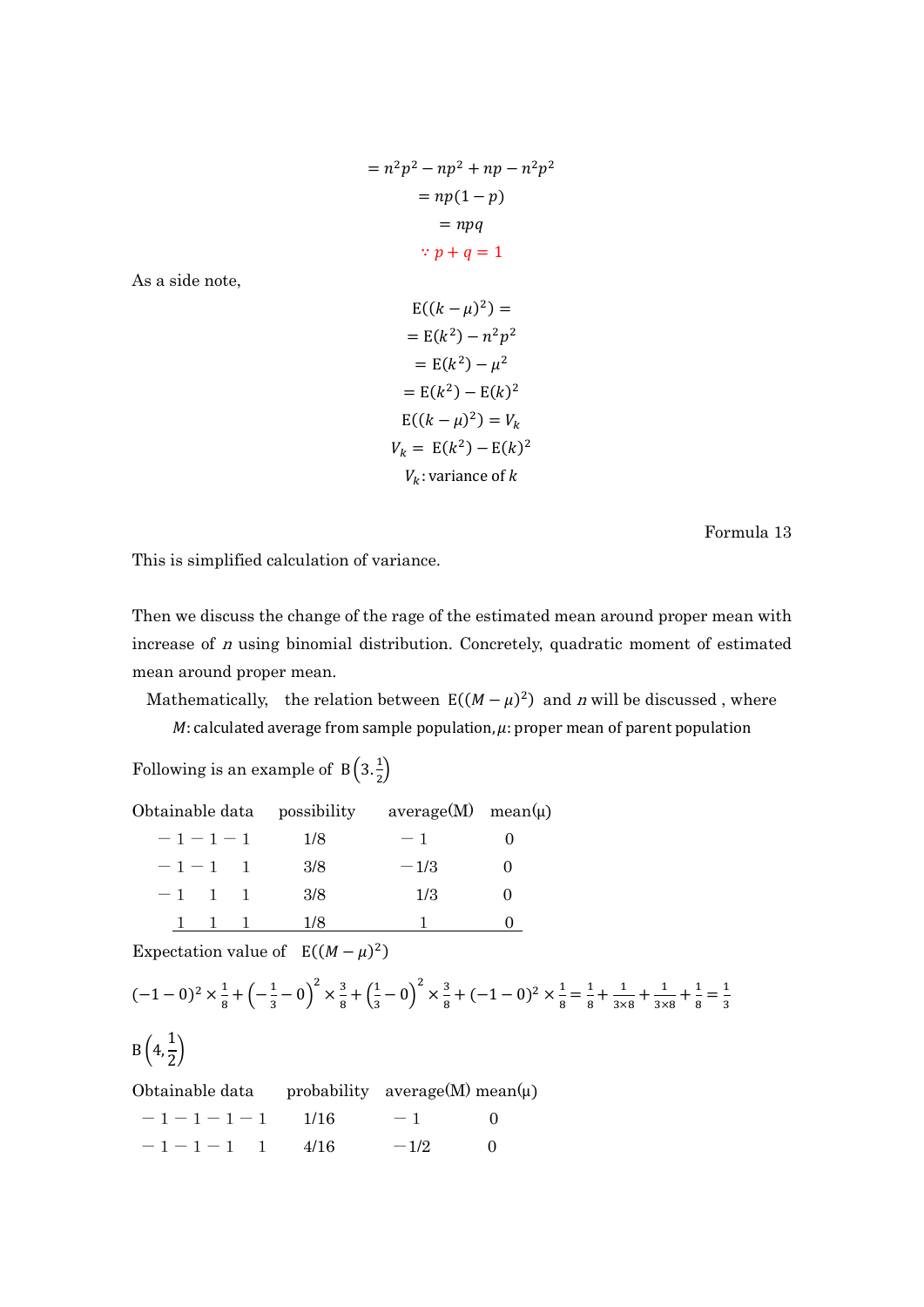|  |  | $-1-1$ 1 1 6/16 0 0      |  |  |
|--|--|--------------------------|--|--|
|  |  | $-1$ 1 1 1 4/16 1/2 0    |  |  |
|  |  | 1 1 1 1 1/16 1 1 0 0 0 0 |  |  |

Expectation value of  $E((M - \mu)^2)$ 

$$
(-1-0)^2 \times \frac{1}{16} + \left(-\frac{1}{2}-0\right)^2 \times \frac{4}{16} + (0-0)^2 \times \frac{6}{16} + \left(\frac{1}{2}-0\right)^2 \times \frac{4}{16} + (1-0)^2 \times \frac{1}{16}
$$

$$
= \frac{1}{16} + \frac{1}{16} + 0 + \frac{1}{16} + \frac{1}{16} = \frac{1}{4}
$$

In the case of  $B(n,\frac{1}{2})$  $\frac{1}{2}$ ,  $\sigma^2 = 1$ 

| $n=1$   | $1=\frac{\sigma^2}{1}$             |
|---------|------------------------------------|
| $n=2$   | $\frac{1}{2} = \frac{\sigma^2}{2}$ |
| n=3     | $\frac{1}{3} = \frac{\sigma^2}{3}$ |
| $n = 4$ | $\frac{1}{4} = \frac{\sigma^2}{4}$ |

In the case of  $B(n,\frac{1}{2})$  $\frac{1}{3}$ ,  $\sigma^2 = \frac{8}{9}$ ଽ

$$
B\left(3,\frac{1}{3}\right)
$$

Obtainable data probability average $(M)$  mean $(\mu)$ 

| $-1-1-1$               | 8/27  | $-1$   | $-1/3$ |
|------------------------|-------|--------|--------|
| $-1-1$                 | 12/27 | $-1/3$ | $-1/3$ |
| $-1$<br>$\overline{1}$ | 6/27  | 1/3    | $-1/3$ |
|                        | 1 /27 |        | $-1/3$ |

Expectation value of  $E((M - \mu)^2)$ 

$$
\left(-1 - \left(-\frac{1}{3}\right)\right)^2 \times \frac{8}{27} + \left(-\frac{1}{3} - \left(-\frac{1}{3}\right)\right)^2 \times \frac{12}{27} + \left(\frac{1}{3} - \left(-\frac{1}{3}\right)\right)^2 \times \frac{6}{27} + \left(1 - \left(-\frac{1}{3}\right)\right)^2 \times \frac{1}{27}
$$

$$
= \frac{2^2 \times 8}{3^2 \times 27} + \frac{0 \times 12}{27} + \frac{2^2 \times 6}{3^2 \times 27} + \frac{4^2 \times 1}{3^2 \times 27} = \frac{32 + 24 + 16}{3^{2 \times 27}} = \frac{72}{3^{2 \times 27}} = \frac{8}{27}
$$

 $B(4,$  $\frac{1}{3}$ 

Obtainable data probability average(M) mean $(\mu)$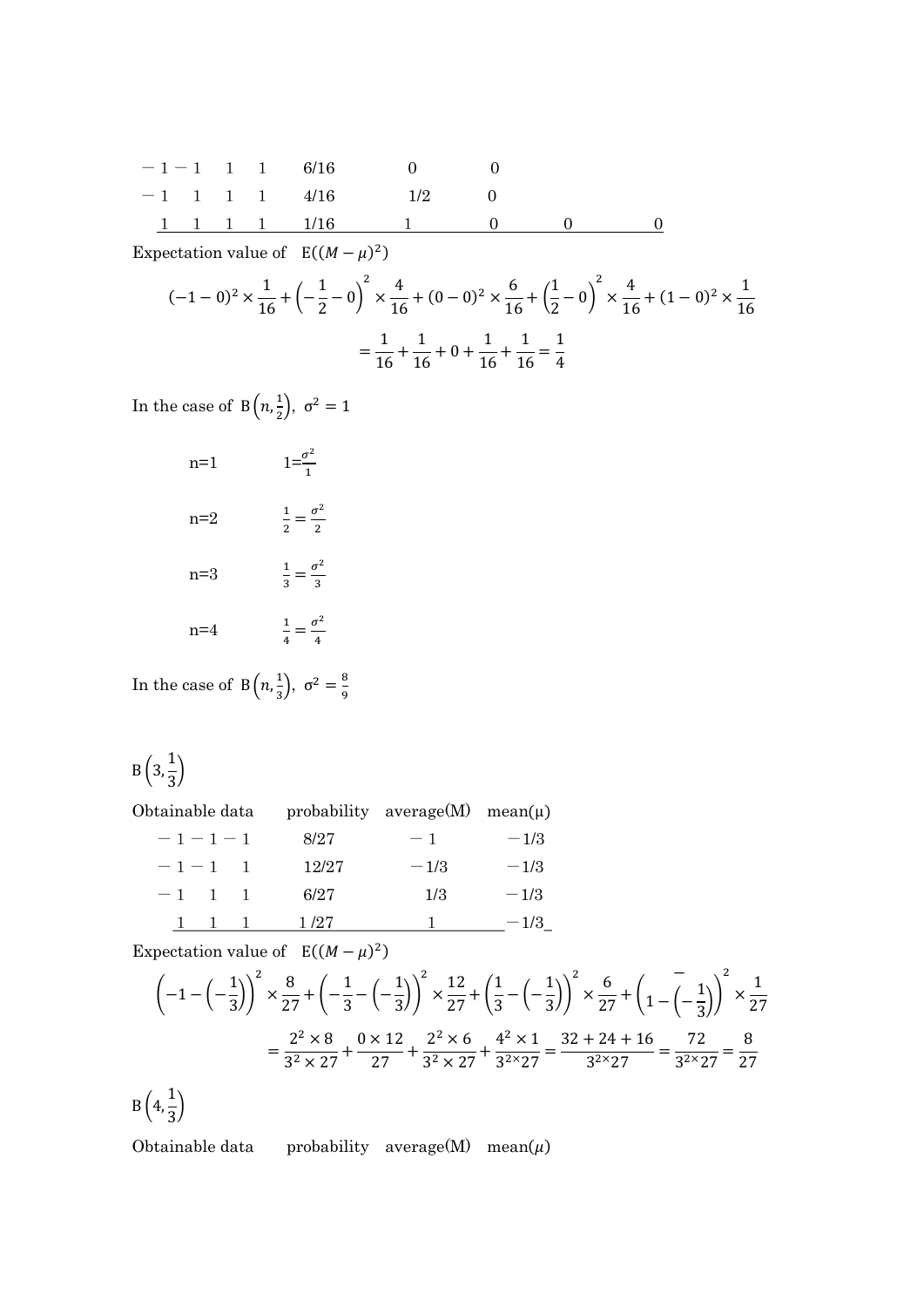| $-1-1-1-1$ |  | 16/81 | $-1$     | $-1/3$ |  |
|------------|--|-------|----------|--------|--|
| $-1-1-1$ 1 |  | 32/81 | $-1/2$   | $-1/3$ |  |
| $-1-1$ 1 1 |  | 24/81 | $\theta$ | $-1/3$ |  |
| $-1$ 1 1 1 |  | 8/81  | 1/2      | $-1/3$ |  |
|            |  | 1/81  |          | $-1/3$ |  |

Expectation value of  $E((M - \mu)^2)$ 

$$
\left(-1 - \left(-\frac{1}{3}\right)\right)^2 \times \frac{16}{81} + \left(-\frac{1}{2} - \left(-\frac{1}{3}\right)\right)^2 \times \frac{32}{81} + \left(0 - \left(-\frac{1}{3}\right)\right)^2 \times \frac{24}{81} + \left(\frac{1}{2} - \left(-\frac{1}{3}\right)\right)^2 \times \frac{8}{81} + \left(1 - \left(-\frac{1}{3}\right)\right)^2 \times \frac{1}{81}
$$
\n
$$
= \frac{2^2 \times 16}{3^2 \times 81} + \frac{32}{2^2 \times 3^2 \times 81} + \frac{24}{3^2 \times 81} + \frac{5^2 \times 8}{2^2 \times 3^2 \times 81} + \frac{4^2 \times 1}{3^2 \times 81}
$$
\n
$$
= \frac{2^4 \times 16 + 32 + 2^2 \times 24 + 25 \times 8 + 2^2 \times 16}{2^2 \times 3^2 \times 81}
$$
\n
$$
= \frac{8 \times 81}{2^2 \times 3^2 \times 81} = \frac{8}{4 \times 9}
$$

Summary of result of calculation of  $B(n, \frac{1}{2})$  $\frac{1}{3}$ ,  $\sigma^2 = \frac{8}{9}$ ଽ

| $n=1$   | $\frac{8-\sigma^2}{\sigma^2}$<br>q.<br>່າ |
|---------|-------------------------------------------|
| $n=2$   | $\frac{4}{9} = \frac{\sigma^2}{2}$        |
| $n = 3$ | $\frac{8}{27} = \frac{\sigma^2}{3}$       |
| $n = 4$ | $\frac{8}{36} = \frac{\sigma^2}{4}$       |

From these results, we can make prediction that expectation value around mean of parent population,  $E((M - \mu)^2)$ , can be calculated as follow

$$
E((M - \mu)^2) = \frac{\sigma^2}{n}
$$

Formula 14

## III-2-2-2. Algebraical proof.

Now we consider the calculation for estimation value of quadratic moment of average of sample population around proper mean,  $E((M - \mu)^2)$ . Here, M is average of sample population, and  $\mu$  is proper mean of parent population.

We assume the mean of parental population  $\mu = 0$ , for prevention of unnecessary complicated expression of equation.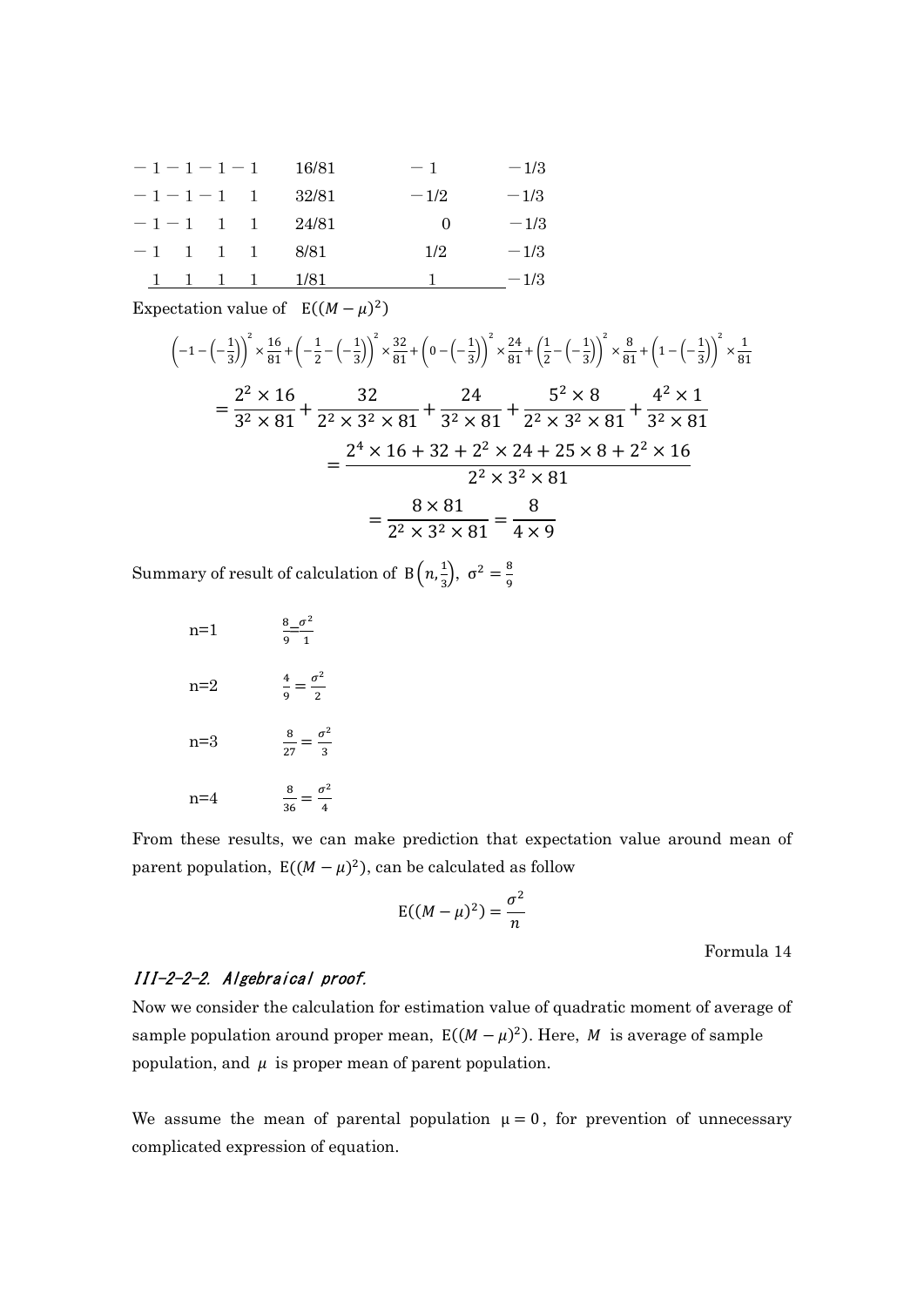We can express the quadratic moment of parent population,  $\sigma^2$ , as follow by

$$
\sigma^{2} = \lim_{m \to \infty} \frac{1}{m} \sum_{j=1}^{m} \frac{1}{n} \sum_{i=1}^{n} (M_{j} + e_{ij})^{2}
$$
  
= 
$$
\lim_{m \to \infty} \frac{1}{m} \sum_{j}^{m} M_{j}^{2} + 2 \lim_{m \to \infty} \frac{1}{m} \sum_{j}^{m} \left( M_{j} \sum_{i=1}^{n} e_{ij} \right) + \lim_{m \to \infty} \frac{1}{m} \sum_{j=1}^{m} \sum_{i=1}^{n} e_{ij}^{2}
$$

 $n:$  number of trials in a set

 $m:$  number of sets

 $M$ : average in a set

 $e_{ij}$ : deviation or each data from average

First member of the right members,  $\lim_{m\to\infty} \frac{1}{m}$  $\frac{1}{m}\sum_{j=1}^{m} M_j^2$ , is  $E((M - \mu)^2)$ , because  $\mu = 0$ ,

Second member  $\lim_{m\to\infty} \frac{1}{m}$  $\boldsymbol{m}$  $\mathbf 1$  $\frac{1}{n}\sum_{j=1}^{m} (M_j \sum_{i=1}^{n} e_{ij}) = 0$ , because  $e_{ij}$  is difference from average and sum of the differences from average is 0

Third member,  $\lim_{m \to \infty} \frac{1}{m}$  $\,m$  $\mathbf 1$  $\frac{1}{n}\sum_{j=1}^{m} \sum_{i=1}^{n} e_{ij}^{2}$ , is expectation value of  $\frac{SS}{n}$ , because  $\sum_{i=1}^{n} e_{ij}^{2} = SS$ 

$$
\frac{SS}{n-1} = \sigma^2
$$
  
\n
$$
\therefore \lim_{m \to \infty} \frac{1}{m} \sum_{j=1}^{m} \sum_{i=1}^{n} e_{ij}^2 = \sigma^2 - \frac{1}{n} \sigma^2
$$
  
\n
$$
\sigma^2 = \lim_{m \to \infty} \frac{1}{m} \sum_{j=1}^{m} \frac{1}{n} \sum_{i=1}^{n} (M_j + e_{ij})^2 = E(M^2) + \sigma^2 - \frac{1}{n} \sigma^2
$$
  
\n
$$
E(M^2) = \frac{1}{n} \sigma^2
$$
  
\nQ.E.D  
\n
$$
\sqrt{E(M^2)} = \frac{\sigma}{\sqrt{n}}
$$

Formula 15

 $\sigma$  $\frac{\sigma}{\sqrt{n}}$  is standard error, the character representing confidential range of estimated mean of parent population. When we need to express the confidential range of estimated mean, we show standard error.

Mathematical summary and conclusion

- 1. Center and range of distribution characterize the distribution of population. Shape of the distribution depends on models
- 2. Shape of binomial distribution,  $B(n, p)$ , is determined by *n* and *p*. When parent distribution follows  $B(n, p)$ ,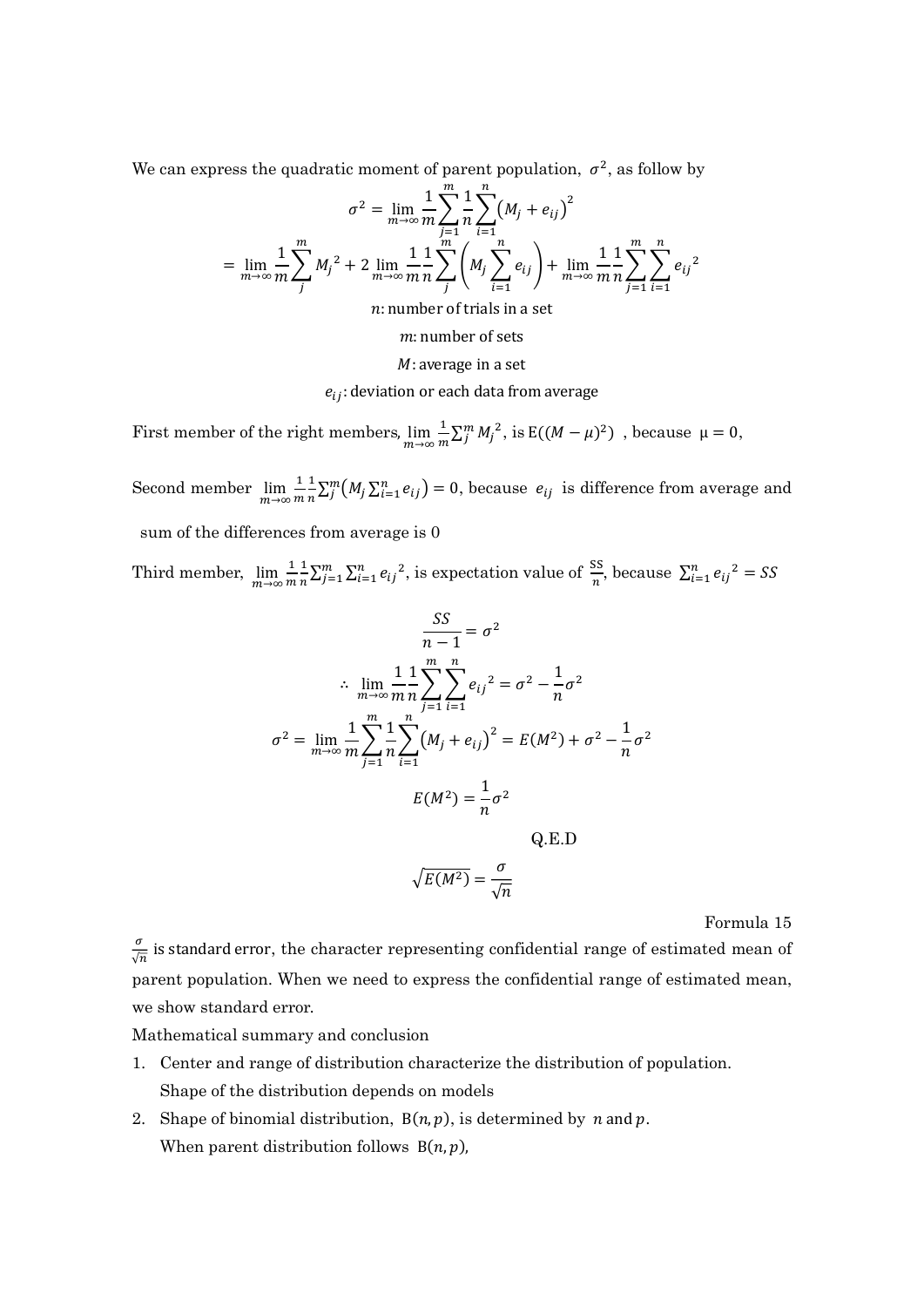$$
\mu = np
$$

$$
\sigma^2 = np(1-p)
$$

3. Center of parental population is mean and we use average of sample population for estimation of mean of parent population from sample population

$$
\bar{x} = \frac{1}{n} \sum_{i=1}^{n} x_i
$$

 $\mu = \bar{x}$ 

 $\bar{x}$ : average of sample population

 $n:$  number of sampled data (sample size)

 $\mu$ : estimated mean of parent population

4. Range of the distribution of is expressed by quadratic moment around mean.

 $M(x - \mu)^2$ : quadratic moment around mean

5.  $M(x - \mu)^2$  is estimated as expectation value.

$$
M(x - \mu)^2 = E(x - \mu)^2
$$

and it can be calculated from sample population as follows

$$
M(x - \mu)^2 = E(x - \mu)^2
$$

$$
= \frac{SS}{n - 1}
$$

$$
\sigma^2 = \frac{SS}{n - 1}
$$

SS: Sum of square

$$
SS = \sum_{i=1}^{n} (x - \bar{x})
$$

 $\bar{x}$ : average of sample population

 $n:$  number of sampled data (sample size)

## $\sigma^2$ : unbiased variance

σ: standard deviation of parent population, the character showing distribution of parent population

$$
s^2 = \frac{SS}{n}
$$

 $s^2$ : sample variance

### : deviation of sample population

6. M $(\bar{\mu} - \mu)^2$ , expectation value of quadratic moment of average of sample population around proper mean of parent population is indicating confidential range of estimated mean from average of sample population.

$$
M(\bar{\mu} - \mu)^2 = E(x - \mu)^2 = \frac{\sigma^2}{n}
$$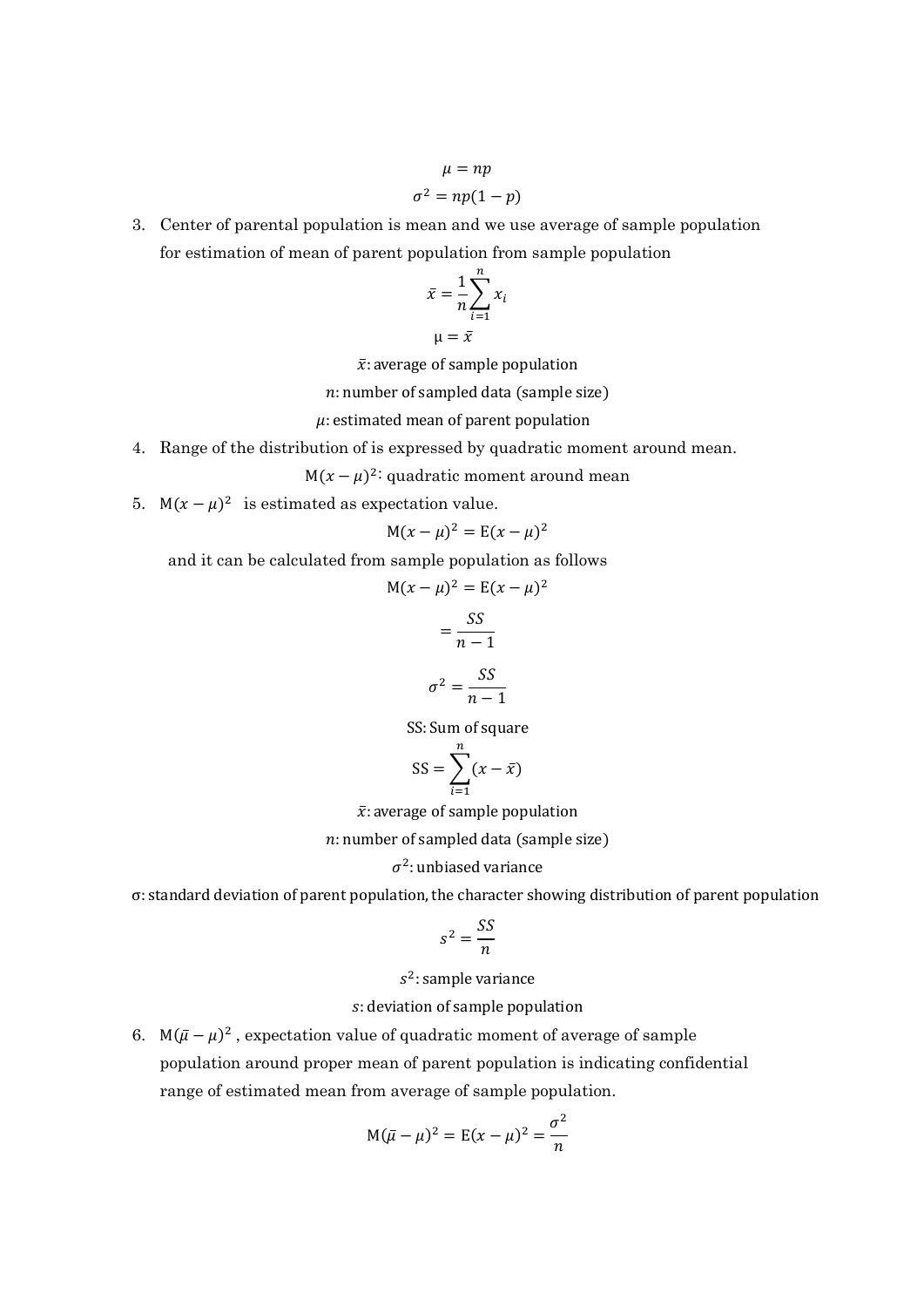$$
\frac{\sigma^2}{n}
$$
: square of standard error

## III-2-2-3. How to use binomial distribution.

Binomial distribution is a distribution model of discrete type data, we should develop our method for application to continuous type data. Normal distribution model is a development of binomial data for the application and chi square distribution is a model which often be used as the method to detect the difference among discrete type data. However, denominal distribution can be used in some case.

Here, the author illustrates two examples

First example: When we sampled 5 students from a class in school, all students were male.

If the sex ratio is 1:1,  $p = \frac{1}{2}$  $\frac{1}{2}$ The possibility of  $p(k)$ s are as follows

$$
p(5) = {}_{5}C_{5} \times \left(\frac{1}{2}\right)^{5} = 1 \times \frac{1}{32} = \frac{1}{32} = 0.03125
$$
  
\n
$$
p(4) = {}_{5}C_{4} \times \left(\frac{1}{2}\right)^{5} = \frac{5 \cdot 4 \cdot 3 \cdot 2}{4 \cdot 3 \cdot 2 \cdot 1} \times \frac{1}{32} = 5 \times \frac{1}{32} = \frac{5}{32} = 0.15625
$$
  
\n
$$
p(3) = {}_{5}C_{3} \times \left(\frac{1}{2}\right)^{5} = \frac{5 \cdot 4 \cdot 3}{3 \cdot 2 \cdot 1} \times \frac{1}{32} = 10 \times \frac{1}{32} = \frac{10}{32} = 0.3125
$$
  
\n
$$
p(2) = {}_{5}C_{2} \times \left(\frac{1}{2}\right)^{5} = \frac{5 \cdot 4}{2 \cdot 1} \times \frac{1}{32} = 10 \times \frac{1}{32} = \frac{10}{32} = 0.3125
$$
  
\n
$$
p(1) = {}_{5}C_{1} \times \left(\frac{1}{2}\right)^{5} = \frac{5}{1} \times \frac{1}{32} = 5 \times \frac{1}{32} = \frac{5}{32} = 0.15625
$$
  
\n
$$
p(0) = {}_{5}C_{1} \times \left(\frac{1}{2}\right)^{5} = 1 \times \frac{1}{32} = \frac{1}{32} = 0.03125
$$

The probability of all five students are same sex is 0.03125. The probability to observe this phenomenon is only 3.125%, when the sex ratio in the class is 1;1 and students are randomly sampled. If we conclude that the sex ratio in the class is not 1:1 or that students are not randomly sampled, the possibility of errancy is only 3.125%. When the sample include a female student, the possibility is 0.15625. It is difficult to make conclusion. Five percent is often used for the threshold of judgement, but in several cases, we apply 1% or 0.1% as threshold in the case we need to keep higher safe level such as possibility of accident and harmful effect.

Second example.

There tow boxes  $\alpha$  and  $\beta$ . Many red and white balls are inside of the boxes. We cannot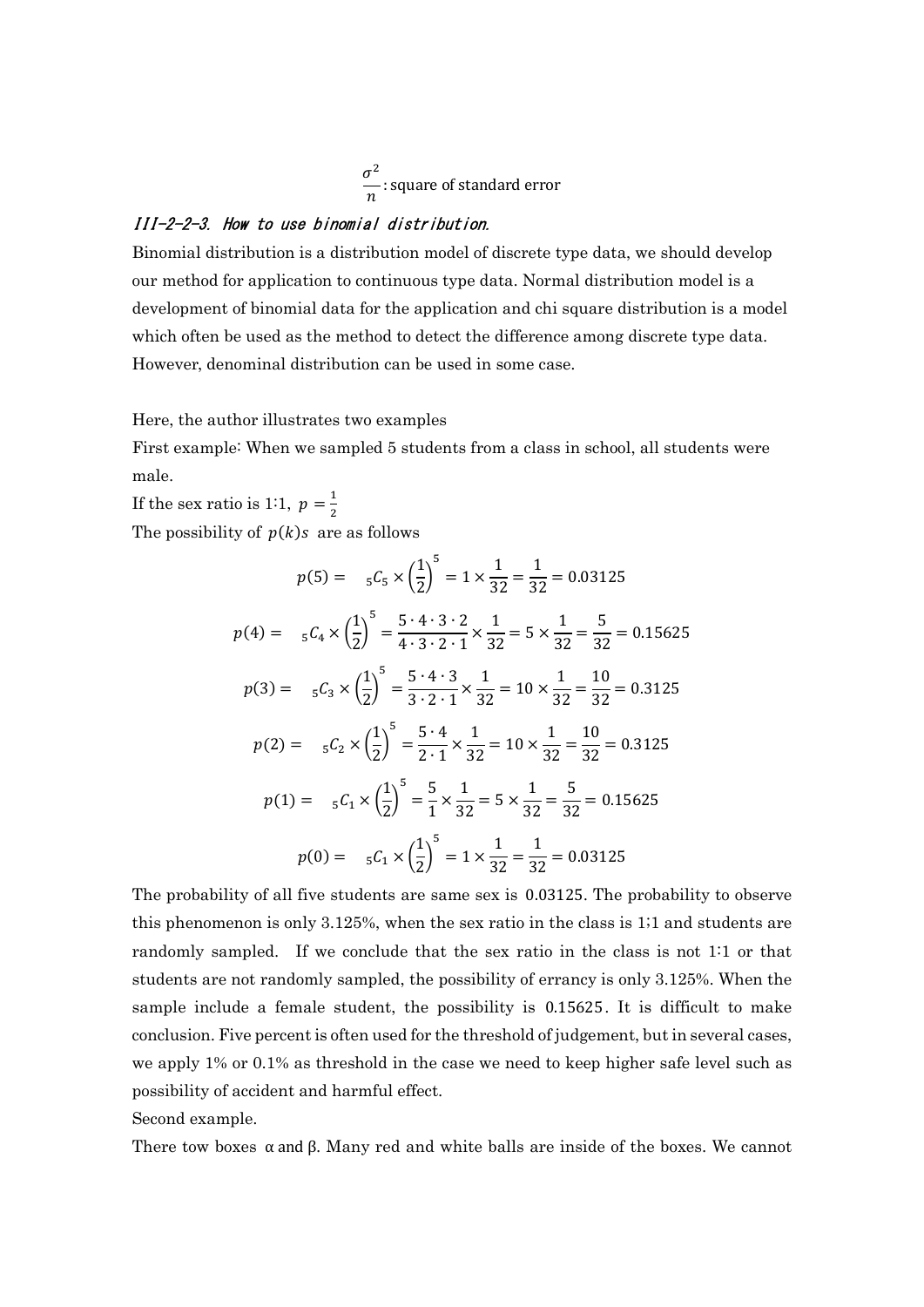see the inside of the box. The ratio of red and white balls is  $1:2$  in box  $\alpha$ , and the ratio is 1:1 in box β. We do not know which is  $\alpha$  or β. We take a ball from each box. And confirm the color. When we repeat tree times. The results are as shown.

| Box |     | 9               | З   |
|-----|-----|-----------------|-----|
|     |     | Red White White |     |
| R   | Red | Red             | Red |

We can conclude Box A is box  $\alpha$  and Box B is box  $\beta$ , because when we conclude that box B is not  $\alpha$ , risk rate is only  $\frac{1}{27}$ .

(1) When A is  $\alpha$ , the possibility of 1red and 2 whites is

$$
p(1) = \quad {}_{3}C_{1}\left(\frac{1}{3}\right)\left(\frac{2}{3}\right)^{2} = 3 \times \frac{2^{2}}{3^{3}} = \frac{4}{9}
$$

(2) When A is β, the possibility of 1red and 2 whites is

$$
p(1) = \quad {}_{3}C_{1}\left(\frac{1}{2}\right)\left(\frac{1}{2}\right)^{2} = 3 \times \frac{1}{2^{3}} = \frac{3}{8}
$$

(3) When B is  $\alpha$ , the possibility of 3 red is

$$
p(3) = \, 3\mathcal{C}_3 \left(\frac{1}{3}\right)^3 = 1 \times \frac{1}{3^3} = \frac{1}{27}
$$

(4) When B is β, the possibility of 3 red is

$$
p(3) = \binom{3}{3} \left(\frac{1}{2}\right)^3 = \frac{1}{2^3} = \frac{1}{8}
$$

Possibility of  $A = \alpha$  is not denied by (1)

Possibility of  $A = \beta$  is not denied by (2)

Possibility of B= $\alpha$  is denied by (3)

Possibility of B= $\beta$  is not denied by (4)

We concluded that B is not  $\alpha$ , then B must be  $\beta$ . A= $\alpha$ , A= $\beta$ , B= $\alpha$  and B= $\beta$  are null hypothesis. we can reach a conclusion when the null hypothesis. In (2), null hypothesis,  $A=\beta$ , is not denied, though we cannot conclude  $A=\beta$  from this result.

$$
p(\alpha) = 1
$$
  
\n
$$
p(\beta) = 0
$$
  
\n
$$
p(\beta) = 0
$$
  
\n
$$
p(\beta) = 0
$$
  
\n
$$
p(\beta) = 1/8 (2)=3/8(1)=4/9
$$
  
\n
$$
p(\beta) = 1
$$
  
\n
$$
p(\beta) = 1
$$
  
\n
$$
p(\beta) = 1
$$
  
\n
$$
p(\beta) = 1
$$
  
\n
$$
p(\beta) = 1
$$
  
\n
$$
p(\beta) = 1
$$

Fig 17. Spectrum of possibilities and positions of result.